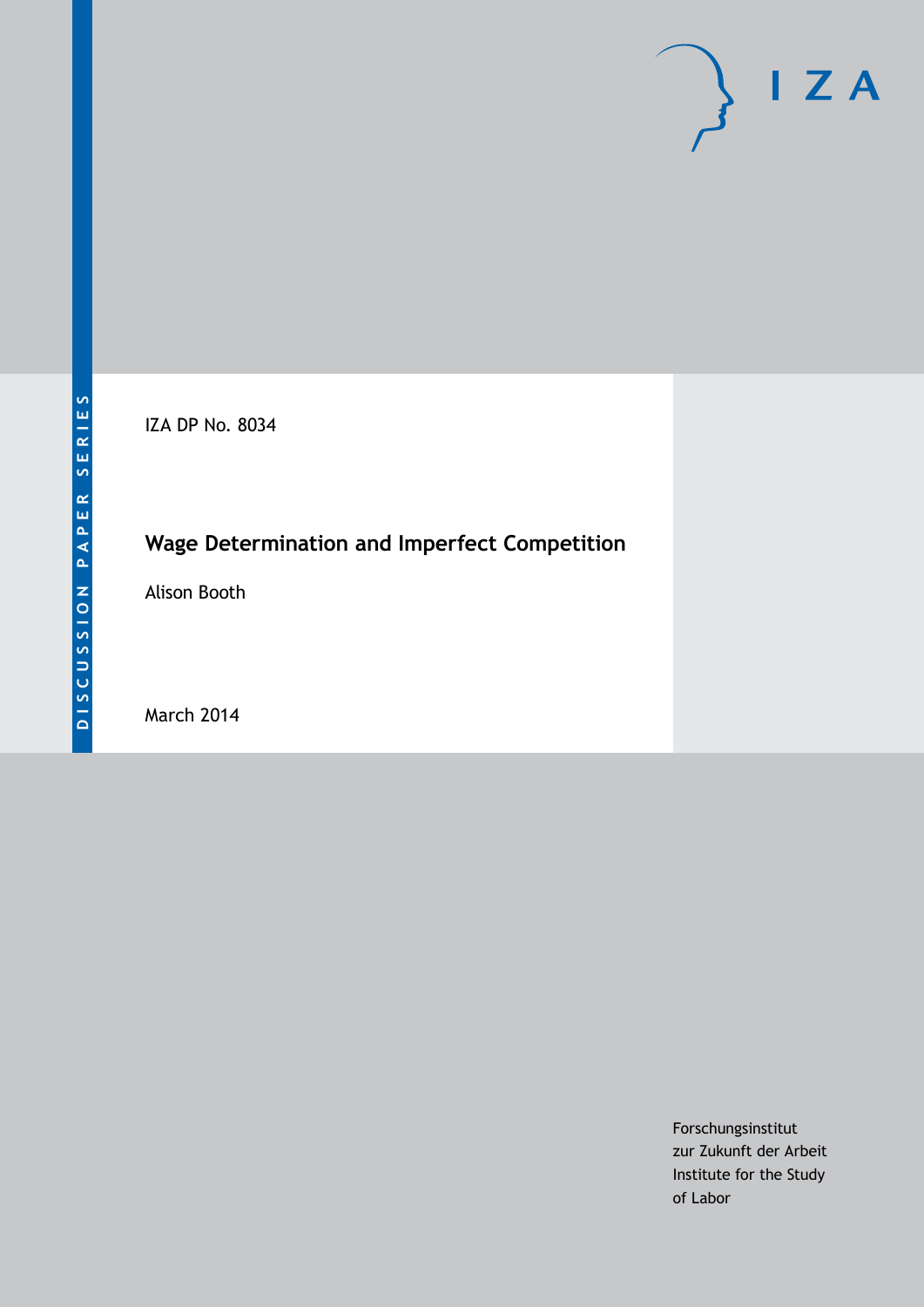# **Wage Determination and Imperfect Competition**

### **Alison Booth**

*Australian National University and IZA*

### Discussion Paper No. 8034 March 2014

IZA

P.O. Box 7240 53072 Bonn **Germany** 

Phone: +49-228-3894-0 Fax: +49-228-3894-180 E-mail: [iza@iza.org](mailto:iza@iza.org)

Any opinions expressed here are those of the author(s) and not those of IZA. Research published in this series may include views on policy, but the institute itself takes no institutional policy positions. The IZA research network is committed to the IZA Guiding Principles of Research Integrity.

The Institute for the Study of Labor (IZA) in Bonn is a local and virtual international research center and a place of communication between science, politics and business. IZA is an independent nonprofit organization supported by Deutsche Post Foundation. The center is associated with the University of Bonn and offers a stimulating research environment through its international network, workshops and conferences, data service, project support, research visits and doctoral program. IZA engages in (i) original and internationally competitive research in all fields of labor economics, (ii) development of policy concepts, and (iii) dissemination of research results and concepts to the interested public.

<span id="page-1-0"></span>IZA Discussion Papers often represent preliminary work and are circulated to encourage discussion. Citation of such a paper should account for its provisional character. A revised version may be available directly from the author.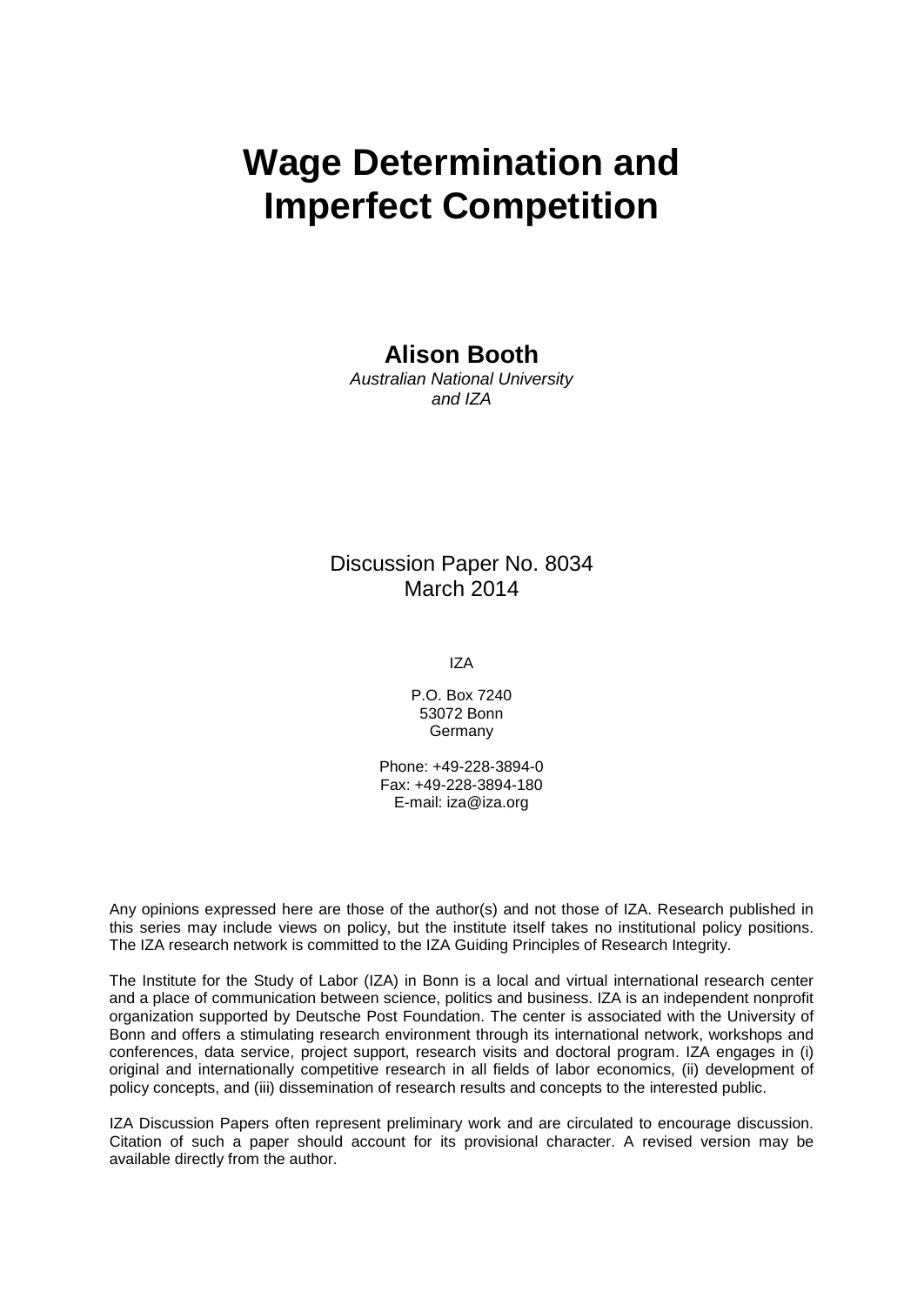IZA Discussion Paper No. 8034 March 2014

# **ABSTRACT**

## **Wage Determination and Imperfect Competition[\\*](#page-1-0)**

A striking feature of the past few decades has been the development of wage-determination models that assume that labour markets are imperfectly competitive. This paper discusses two such models (trade unions and oligopsony), although there are many more. It also asks if imperfectly competitive models should be used whenever researchers are modelling the labour market. Some people would argue for this only in cases when the predictions and comparative statics of the imperfectly competitive model differ from those of the competitive model. Of course, to know this, one needs to know precisely what the predictions and comparative statics of the respective models are. Moreover, for policymakers to be able to determine if an intervention is required in the first place, there does need to be some analytical framework to act as a guide. In the perfectly competitive model of the labour markets, for example, typically no intervention or regulation would be justified. However, labour economics has moved far beyond this position, with the incorporation of new ideas into modeling wage determination in imperfectly competitive labour markets, and with the availability of better datasets to facilitate empirical investigation.

JEL Classification: J2, J3, J5, D4

Keywords: wage determination, oligopsony, trade unions, imperfect competition, labour markets

Corresponding author:

Alison L. Booth Research School of Economics College of Business and Economics HW Arndt Building 25a Australian National University ACT 0200 Australia E-mail: [alison.booth@anu.edu.au](mailto:alison.booth@anu.edu.au)

Paper prepared for the 20<sup>th</sup> anniversary issue of *Labour Economics* and the 25<sup>th</sup> anniversary celebration of the European Association of Labour Economists (EALE), held in Turin in September 2013. Thanks to Joop Hartog for his helpful suggestions, and also to my discussant Bernd Fitzenberger.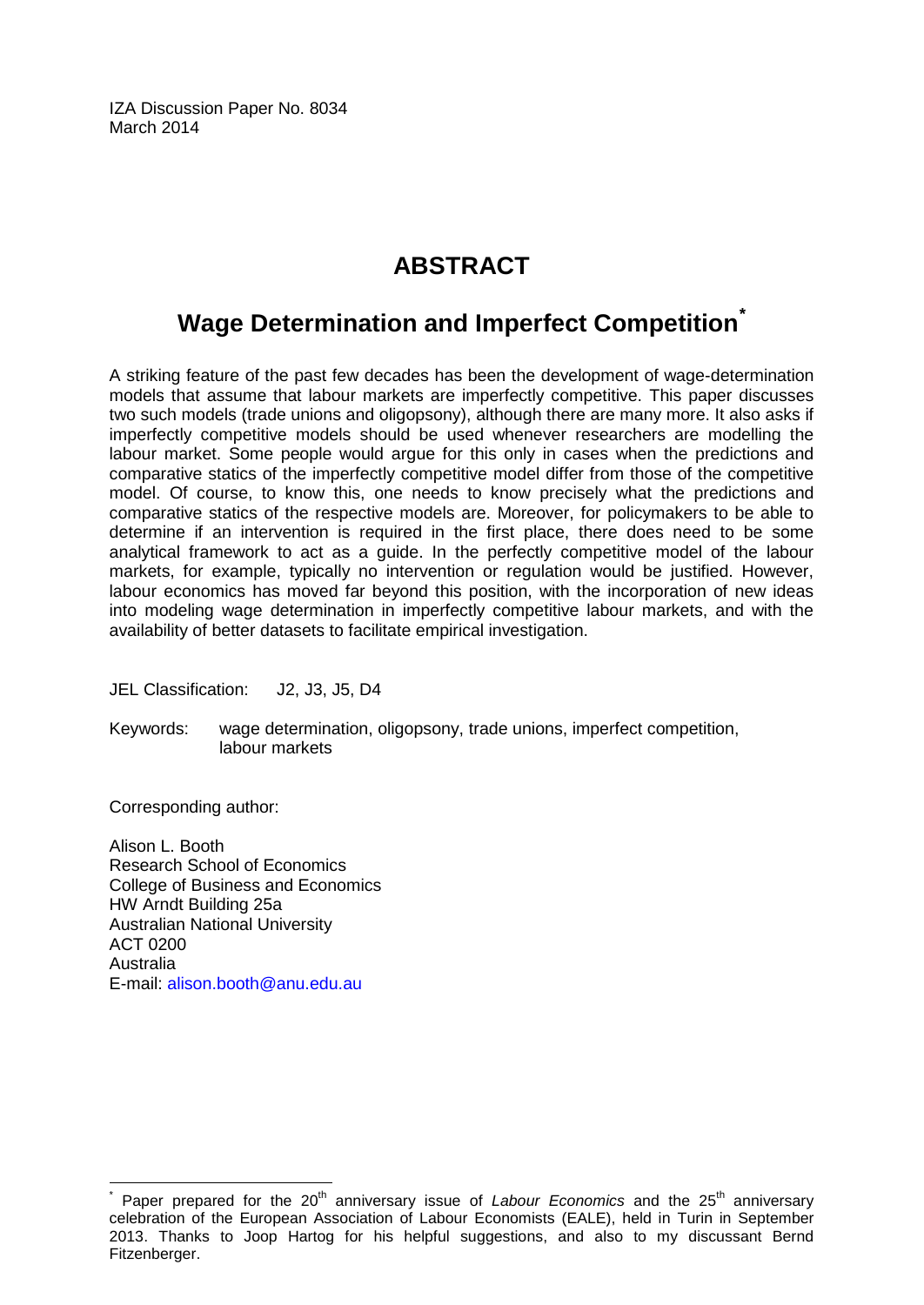#### **1. Introduction**

How have labour economists' perspectives about theories of wage determination altered over the past quarter of a century? In this anniversary issue of *Labour Economics*, celebrating 20 years since the journal's inception and 25 years since the establishment of the European Association of Labour Economists, it seems particularly appropriate to consider this question.

It would be fair to say that even a quarter of a century ago many economists viewed the labour market as intrinsically perfectly competitive. Of course there were earlier exceptions to this perfectly competitive approach. From our 2014 vantage point, two examples seem especially insightful. These are Joan Robinson's 1933 monopsony theory and Alfred Marshall's summary of the features of labour that distinguish it from other inputs.

There are a number of different models of wage determination in the labour economics literature, all deviating from perfect competition in various ways. These include search theory, efficiency wages, and others, some of which are covered in this volume. Here I shall look only at two. These are my own personal favourites, partly because they can be viewed as representing two polar extremes but also because they are intuitively appealing and tractable. The first considers a situation with few sellers of labour (wage determination under trade unions), while the second considers a situation in which there are few buyers (wage determination under oligopsony).

In the 20th-century no analyst of the labour market could have failed to be aware of the importance of trade unions. These were typically viewed as operating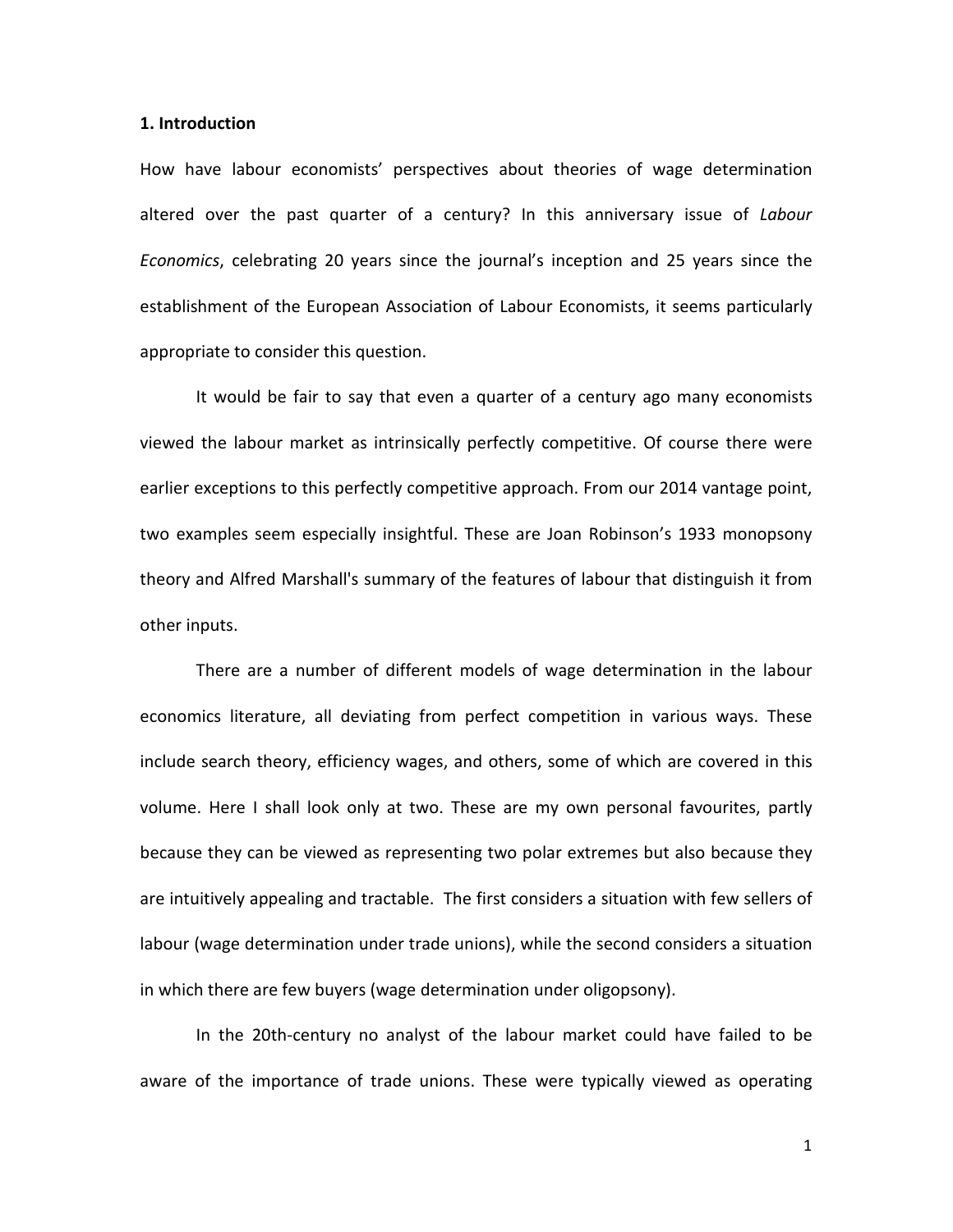within an otherwise perfectly perfectly competitive labour market, and having harmful effects on the economy through their control over the supply of labour. This monopoly power forced up wages, generating rents for those workers fortunate enough to be in employment, and causing allocative inefficiencies. The magnitude of these rents depended crucially on the elasticity of labour demand. The more elastic was labour demand the smaller the size of any surplus that could be appropriated.

While there were some rare dissenting voices claiming that trade unions could in some instances be efficiency-enhancing, the dominant opinion in the late 1970s was that they caused allocative inefficiencies.

From the late 1970s through to the 1990s there was a tremendous growth in the economics of the trade union. This focused on the wage-setting behavior of unions as well as measuring their impact on other outcomes. Initially the models viewed trade union behaviour as a modification of perfect competition in which trade unions represented workers and were characterised by monopoly power. As the years rolled by, the notion that workers possess monopoly power and expropriated all the surplus gave way to the idea that the surplus might be shared between union workers and the firm. Insights from bargaining theory were employed to show how this would be managed. It came as no surprise that the share each party received depended on their relative bargaining power. Moreover the size of the surplus also mattered. And in time it became clear that the size of the surplus was positively related to the degree of imperfect competition in the product market.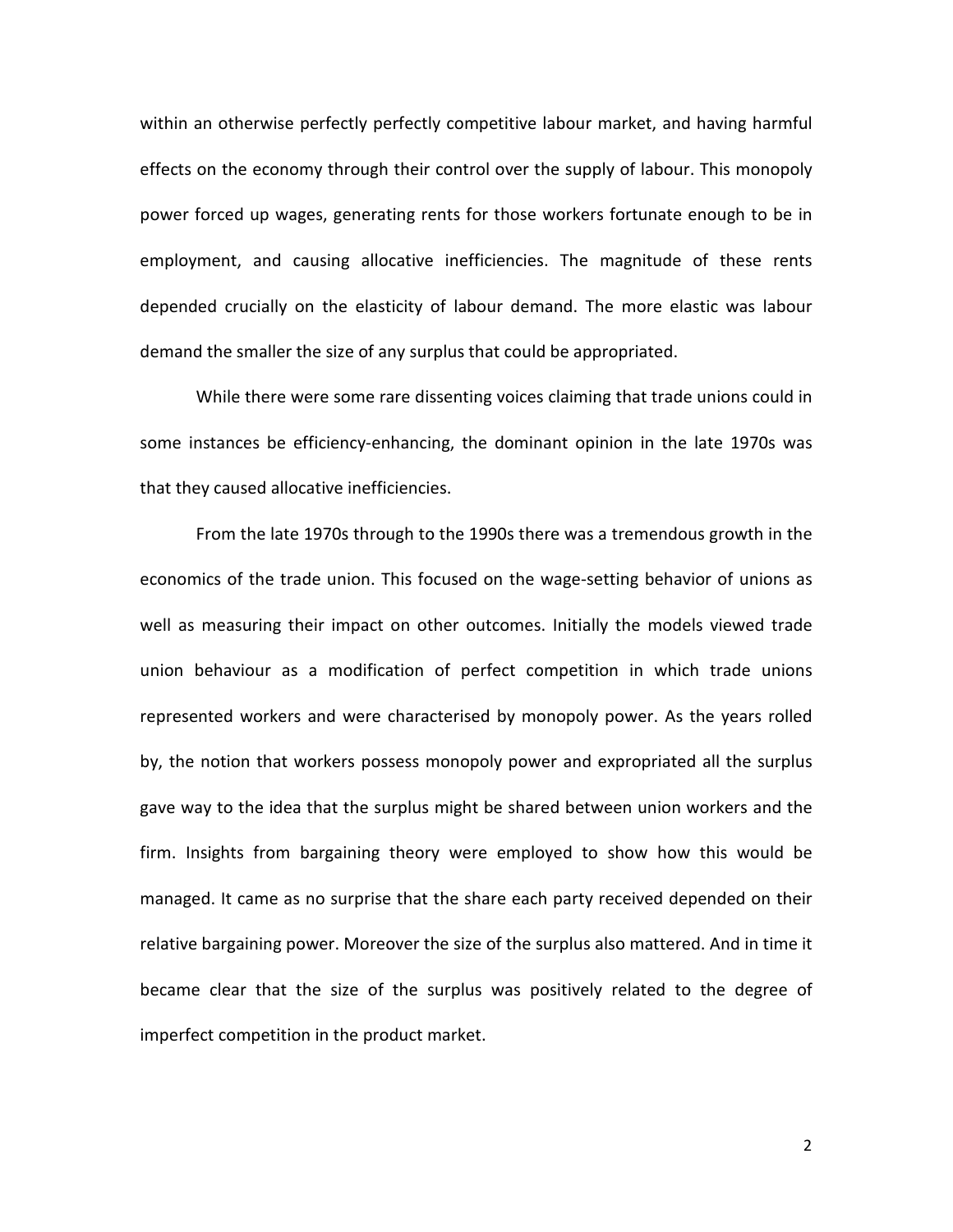Paralleling these developments in theories of union wage determination and employment were innovations in macroeconomic thinking. Here researchers were beginning to utilise models of, for instance, monopolistic competition to explain how small adjustment costs could give rise to large business cycle fluctuations that could happen without any trade union presence. Increasingly labour economists began to take on board these ideas. Other approaches, such as heterogeneous job characteristics that Salop (1979) incorporated into the theory of the firm, were also to filter into labour economics.

Perhaps the most interesting development in wage determination theories of the past decade or so has been the realization that *employers* have some market power in wage-setting.<sup>1</sup> This is not only a plausible and reasonably tractable characterization of the labour market, but it can also help explain certain labour market phenomena. An early example of an oligopsonistic competition model is that of Stevens (1994). Another example is Bhaskar and To (1999), who assume asymmetric information in analyzing the impact of minimum wages. Their starting point was that workers have idiosyncratic preferences over employment at different firms, and that these preferences are private information. Manning (2003) further develops this in the context of other characterisations (including search theory which is the subject of Pierre Cahuc's paper in this special issue.)

There are a number of other sources of rents in the employment relation. Not only do individuals have heterogeneous preferences for jobs, but they also have

<span id="page-5-0"></span> $1$  Of course this had been realized by many economists years earlier, but the idea has only relatively recently been embraced more widely by labour economists.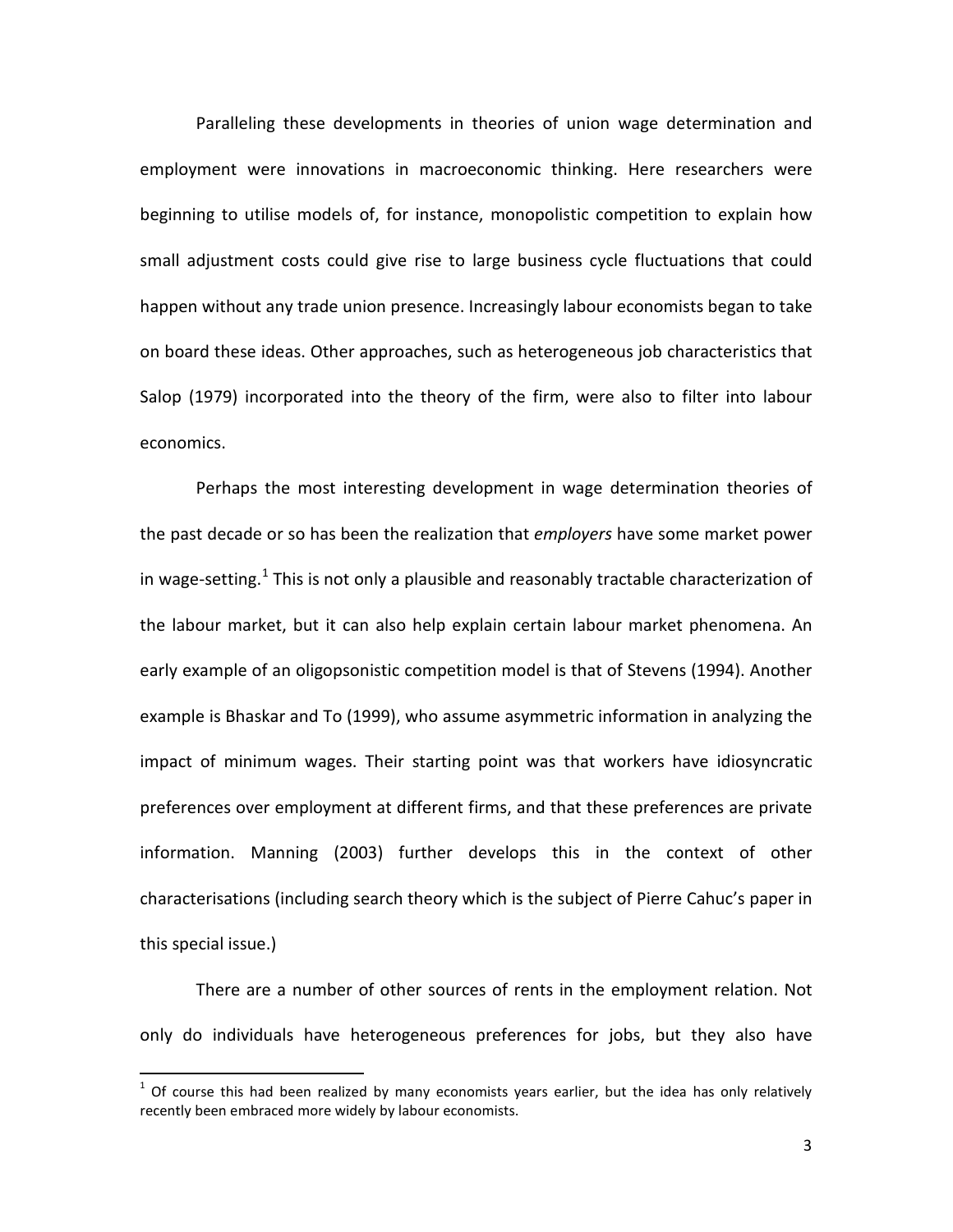differences in mobility costs and they face imperfect information. Because of this, it takes time for a worker to find an alternative employer who is a perfect substitute for her current one. Moreover it is expensive for the firm to find another worker who is perfectly substitutable for his current one. This heterogeneity, and search and mobility costs, imply that there are rents in the employment relationship.

The remainder of the paper is set out as follows. Section 2 describes the perfectly competitive benchmark. Section 3 is devoted to wage determination under trade unions. There has been a dramatic decline in research in this area since the early 2000s. I shall discuss whether this happened because of fashion or irrelevance, and will argue that unions remain relevant but that fashion has moved away. In Section 4, I shall explore wage determination under oligopsonistic competition. This is currently flavor of the decade and I shall give reasons why. In the penultimate section I shall examine where imperfect competition/monopsony theory and trade union economics have helped us better understand wage determination and the workings of labour markets.

This paper gives only a brief overview. It is *not* a survey of all the wage determination literature nor does it touch on the extensive empirical literature on wages and wage inequality. Rather, it simply presents my own view, an idiosyncratic one perhaps, but all as requested by the founding editors of *Labour Economics*, Joop Hartog and Jules Theeuwes. It is to Jules' memory that I dedicate this paper.

#### **2. The perfectly competitive labour market**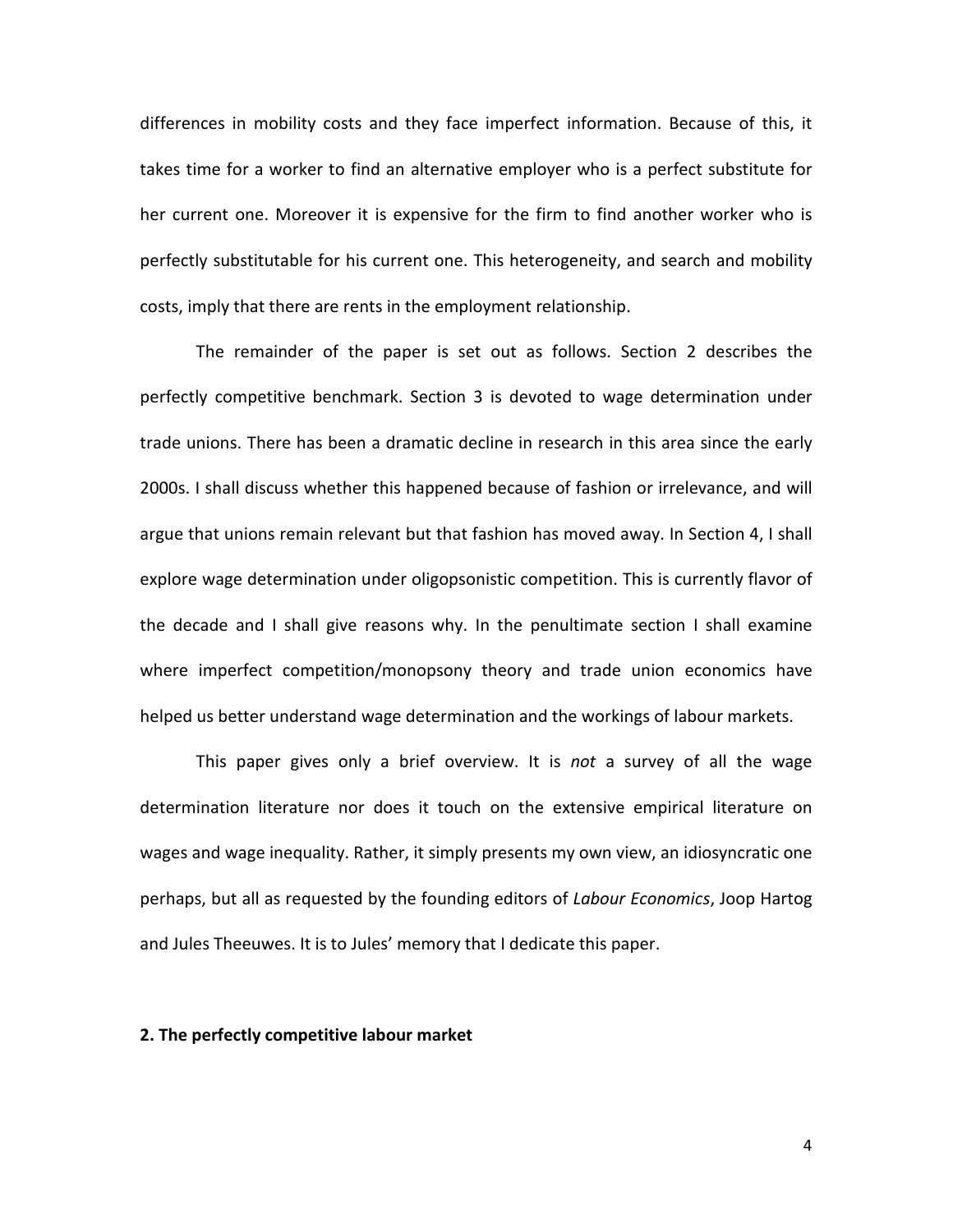Perfectly competitive markets are described in economic theory as those in which no participants (buyers or sellers) have the [market power](http://en.wikipedia.org/wiki/Market_power) to set the price of a homogeneous product. The conditions for perfect competition are strict; for example, an infinite number of agents, no barriers to entry or exit, perfect factor mobility, perfect information, no transactions costs. While the assumptions underlying perfect competition might sometimes be applicable for auction markets for certain commodities, they are rather less applicable for labour markets.

Labour has several features that distinguish it from other inputs, and that mean that labour markets cannot be in quite the same way as the markets for other factor inputs (Marshall, 1948). The two principal distinguishing characteristics of labour are first that workers retain ownership of their human capital (in the absence of slavery) and secondly that workers must be present at the workplace for the delivery of their skills. The fact that workers retain ownership of their human capital has the implication that any education or skills associated with employment are the property of the worker, who can therefore exercise some control over the use of the skills, and perhaps extract any surplus associated with them. The fact that workers must be present for the delivery of their skills means that they must live near the workplace.<sup>[2](#page-5-0)</sup> This may constrain the opportunities of other family members, and make workers vulnerable to opportunistic behaviour. (We shall return to this point in the section on oligopsonistic competition below.) This embodiment of human capital within a person also means that the social aspects of the work environment are important.

<span id="page-7-0"></span> $<sup>2</sup>$  This may well change in the future in occupations in which homeworking may become more feasible.</sup>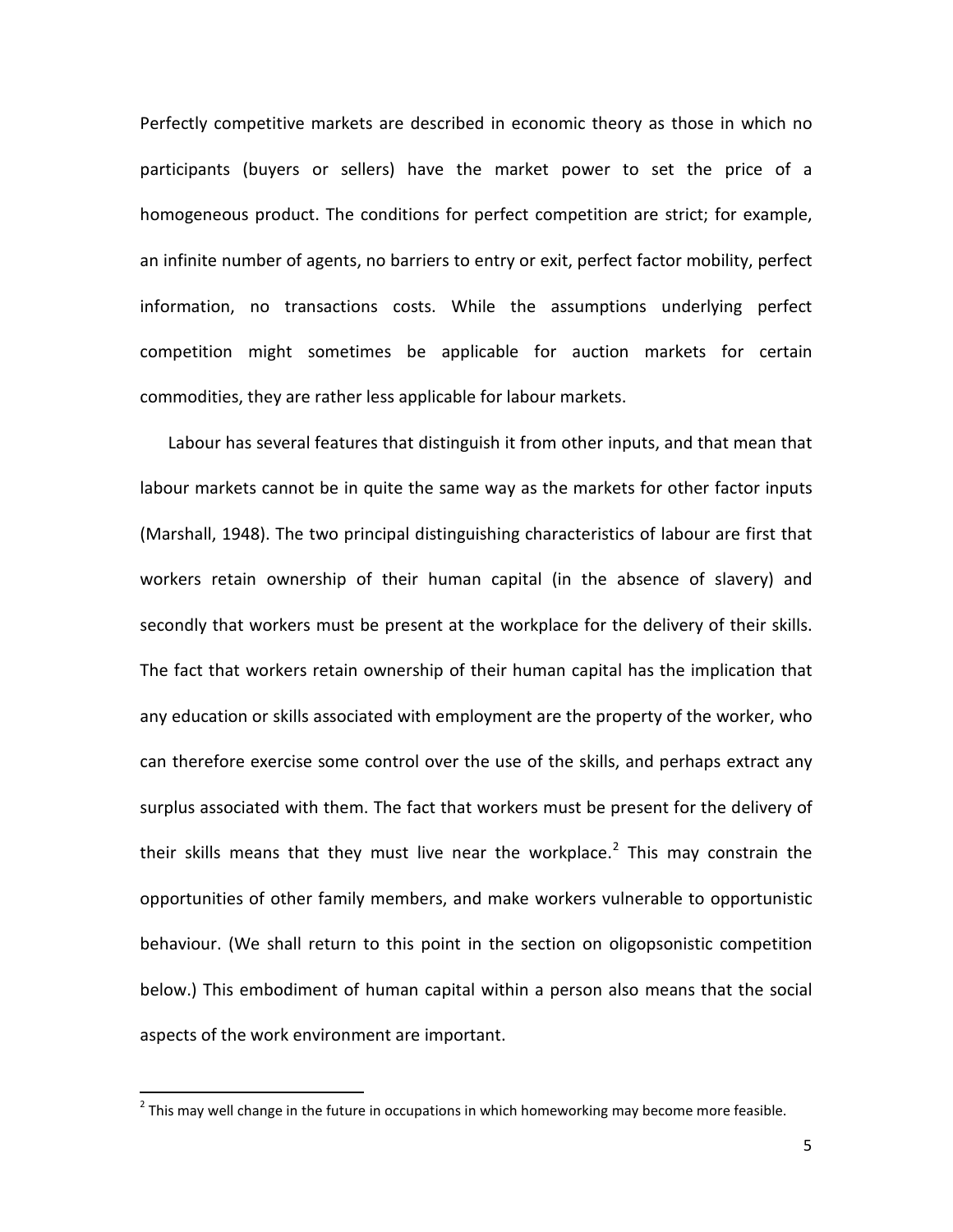In spite of these caveats, perfect competition may sometimes serve as a useful benchmark against which to measure [imperfectly competitive](http://en.wikipedia.org/wiki/Imperfect_competition) labour markets and also to measure allocative inefficiency. However, once one accepts that there are rents in the employment relationship, then there is more of a role for policy.

#### **3. Wage determination under trade unions**

#### *3.1. Do trade unions still matter?*

Although the bargaining models used in trade union theory have wider application than to unionized labour markets, I shall confine my discussion here to trade unions and union wage-setting. The reader may well ask why. After all, we regularly read in the media about the declining power of trade unions, so should we as labour economists forget about the union wage-setting models? In my opinion we should not. This is not only because the modeling framework is applicable to other nonunion situations, but also because union power is not declining across OECD countries to the extent suggested by the union membership figures alone.

#### **[Insert Table 1 near here]**

While in 1990 trade union density averaged 40.1% across OECD countries, by 2009 it had declined to  $28.5\%$ <sup>[3](#page-7-0)</sup> (Trade union density refers to the number of trade union members as a percentage of wage and salary earners.) This is indeed a large drop, but the averages conceal an extraordinary degree of heterogeneity across countries, as inspection of Table 1 reveals. For example, of the 28 countries listed in the table, six

<span id="page-8-0"></span> $3$  The figures given in this paper come from the OECD database on trade unions and Visser (2011).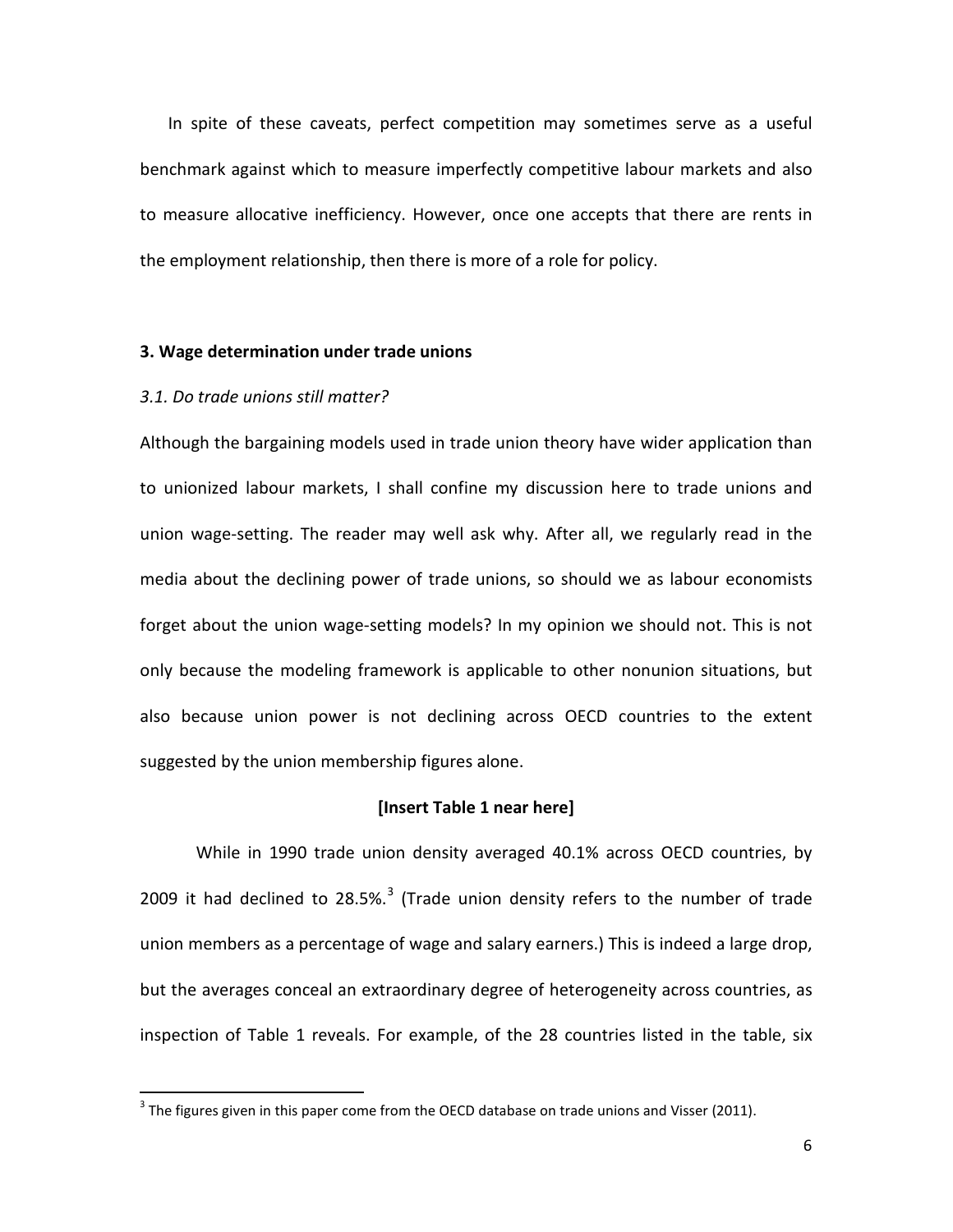have union density exceeding 50 percent, and four have union density exceeding two thirds (these are Denmark, Finland, Iceland and Sweden). On the other hand, fourteen countries have union density of less than one-fifth of the workforce. Can we conclude from this that unions are a dead institution? I think the answer is no. Union presence is still very important for some countries, especially European ones.

For European countries and Australia and New Zealand, the influence of trade unions at the macroeconomic level is better indicated by the extent of collective bargaining coverage of the work force, rather than by union density. (The definition of the collective bargaining coverage rate, or coverage rate for short, is the number of workers covered by wage bargaining agreements as a proportion of all wage and salary earners.) Across OECD countries, union coverage averaged 70% in 1990 and declined to 62% two decades later.

France provides an interesting example of how misleading focusing on union membership alone can be. With just under 8 percent of the workforce union members, nonetheless union coverage is high, at 90 percent. Clearly a lot of French workers are taking a free ride on union membership. Elsewhere I and others have argued that union coverage is arguably a better measure of union influence than density, and that the level at which union bargaining occurs is also important (see for example Booth, 1995; Boeri at al, 2001, and Fitzenberger et al., 2013).

However, there are still some countries in Table 1 in which both density and coverage are low. For example, in the US only 11 percent of the workforce belong to a union and only 14 percent are covered by union collective bargaining. Mexico is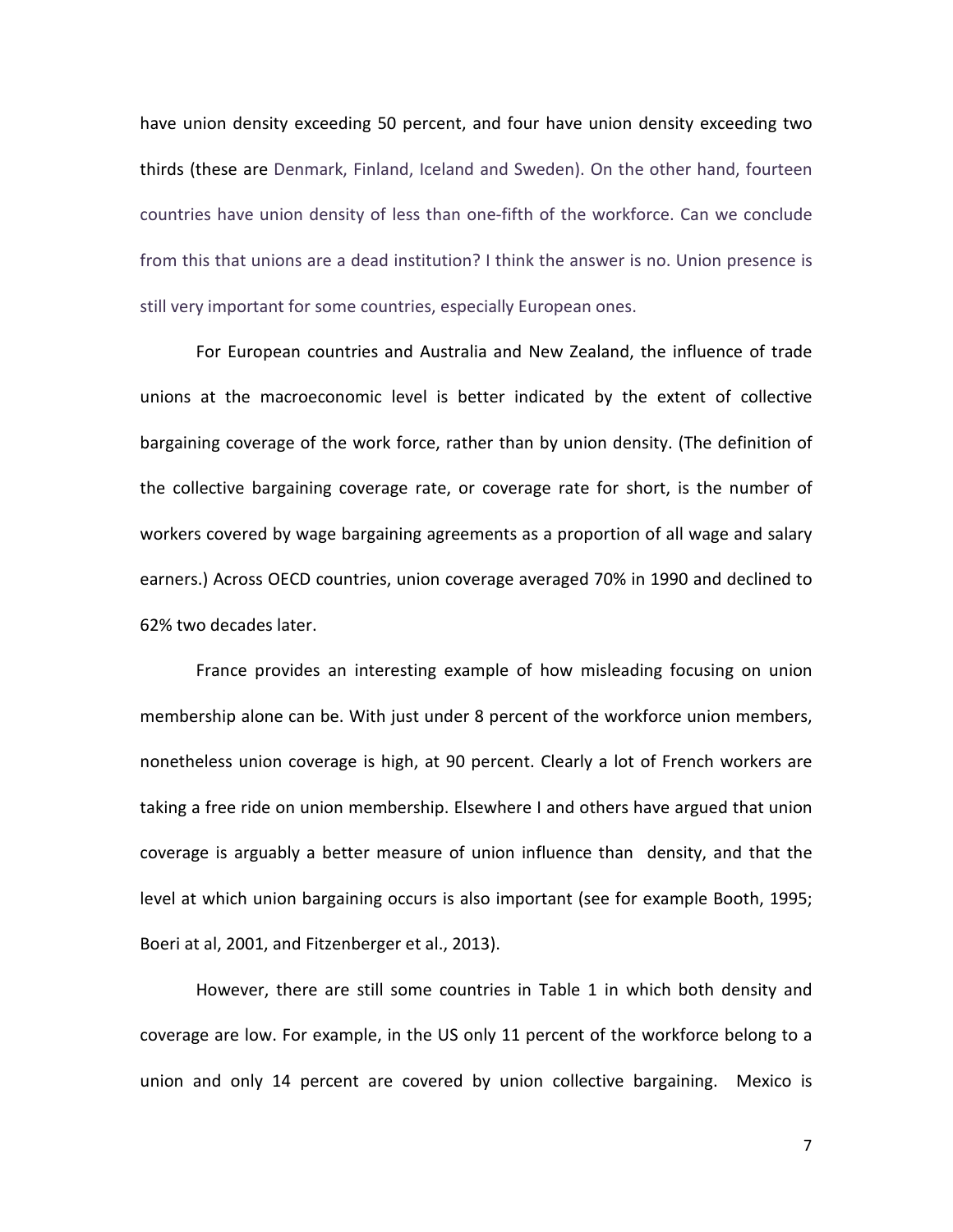another example of a low coverage country. Britain has union density of 26 percent and coverage of 33 percent. Given that union density is declining in most industrialised countries, and that in many countries only a minority of the workforce is covered by unions, do we really need to worry about providing appropriate models of trade union behaviour? Or might we be better advised to adhere to other theories of wage setting and worker behaviour?

One answer, which we mentioned above, is that union bargaining models are generalizable and hence more widely applicable. Not only may they characterise explicit labour contracts between the union and management, but the models are also relevant to a broader class of situations than those in which a union explicitly represents workers.<sup>[4](#page-8-0)</sup>

Moreover trade union influence in a particular economy extends beyond the direct measure of union power suggested by the union density and coverage figures. For example – and this is especially appropriate to the US institutional framework - the *threat* of union organisation of a non-union sector may provoke management to provide wages and working conditions that mimic those negotiated in union firms. The idea is that the non-union workers will be less prone to unionise therefore, because there is little difference between their welfare in the union firm and another non-union firm providing matching benefits. Furthermore, modelling the behaviour of trade union in partially unionised economies is obviously of importance for sectoral analysis of the

<span id="page-10-0"></span> $4$  Indeed, union contracts may be viewed simply as an explicit formulation of a wider variety of labour contracts that are found in many labour markets. Where nonunion firms face an incumbent workforce with a degree of bargaining power, management and workers may be in a situation of bilateral monopoly that can be characterized by a union-firm bargaining model (Booth, 1995).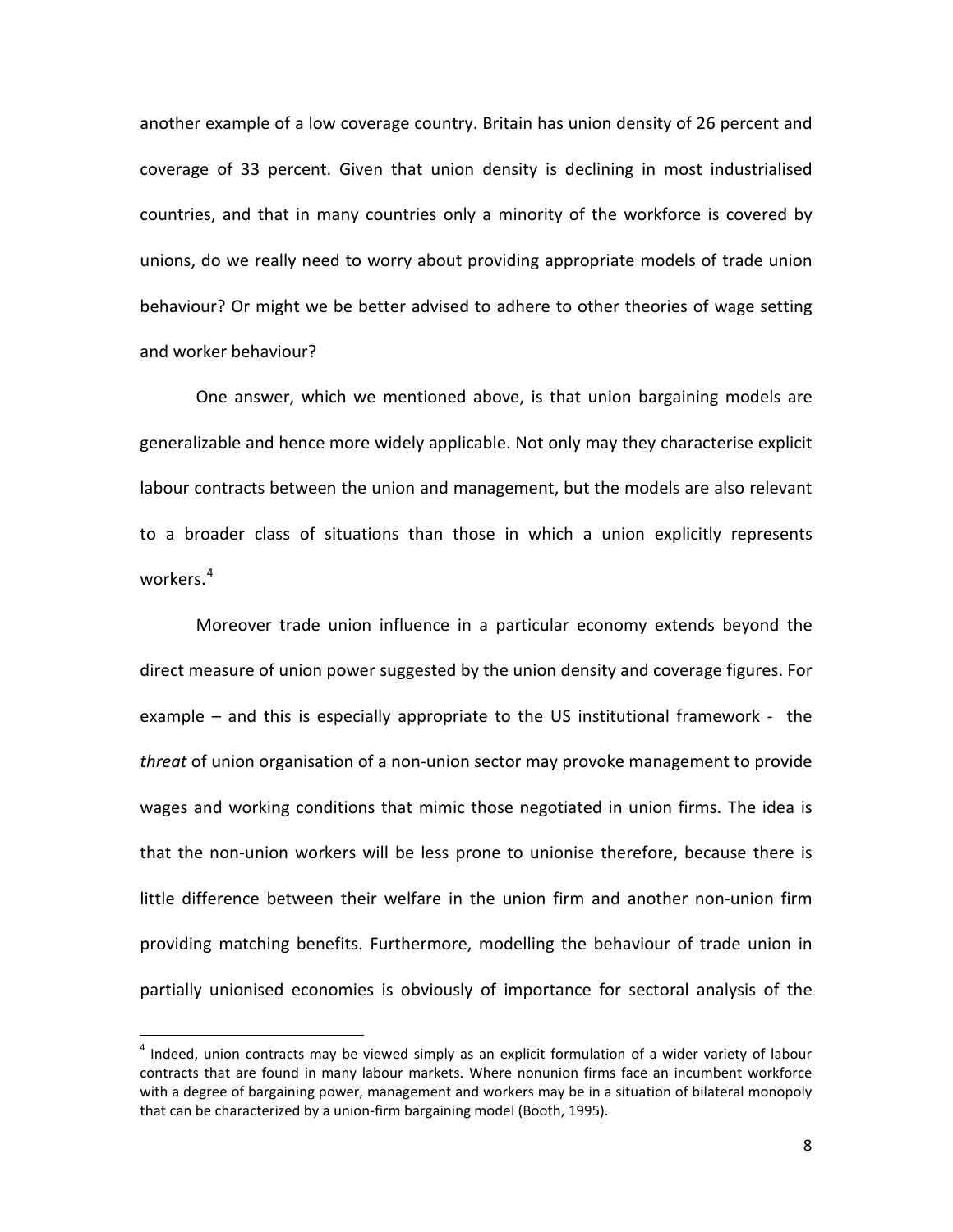parts of the economy that are heavily unionised or where a powerful sector is unionised, and there are knock-on effects for the rest of the economy through particular institutional aspects of wage setting. In addition, the threat of union organisation may provoke management into directing resources into anti-union activities and resource allocation in the non-union sector unless be indirectly affected by trade unions (Pencavel, 1991).

Why has labour economists' interest in trade unions declined in spite of the fact that trade unions are still important agents in many OECD countries? Is it due to fashion? Or does it perhaps reflect irrelevance - to the largest and most powerful economy, the US – of trade unions? The answer is probably a bit of both. The US dominates research agendas with its prestigious journals and its huge population. And unions are extremely weak in the US: trade union coverage was in 2008 only 13.6%, having declined from 18.3% in 1990, while US union density was a mere 15.5% in 1990 and dropped to 11.4% in 2010.

<span id="page-11-0"></span>Is there another possible reason for the declining interest of labour economists in trade unions? Could it be the case that economists have already said everything they usefully can about unions? The bulk of labour economists seem to think so, given the decline in published papers on this topic over the past decade since two edited volumes in the early 2000s.<sup>[5](#page-10-0)</sup> In addition, other interesting areas and methodologies have arisen, attracting researchers into less well-trodden areas where they hope to make a bigger contribution. We shall be discussing one of these alternative approaches to wage

 $<sup>5</sup>$  See Boeri, Brugiavini and Calmfors (2001) and [Addison](http://www.e-elgar.co.uk/search_results.lasso?Author_Name_grp=John%20T.%20Addison) and Schnabel (2003).</sup>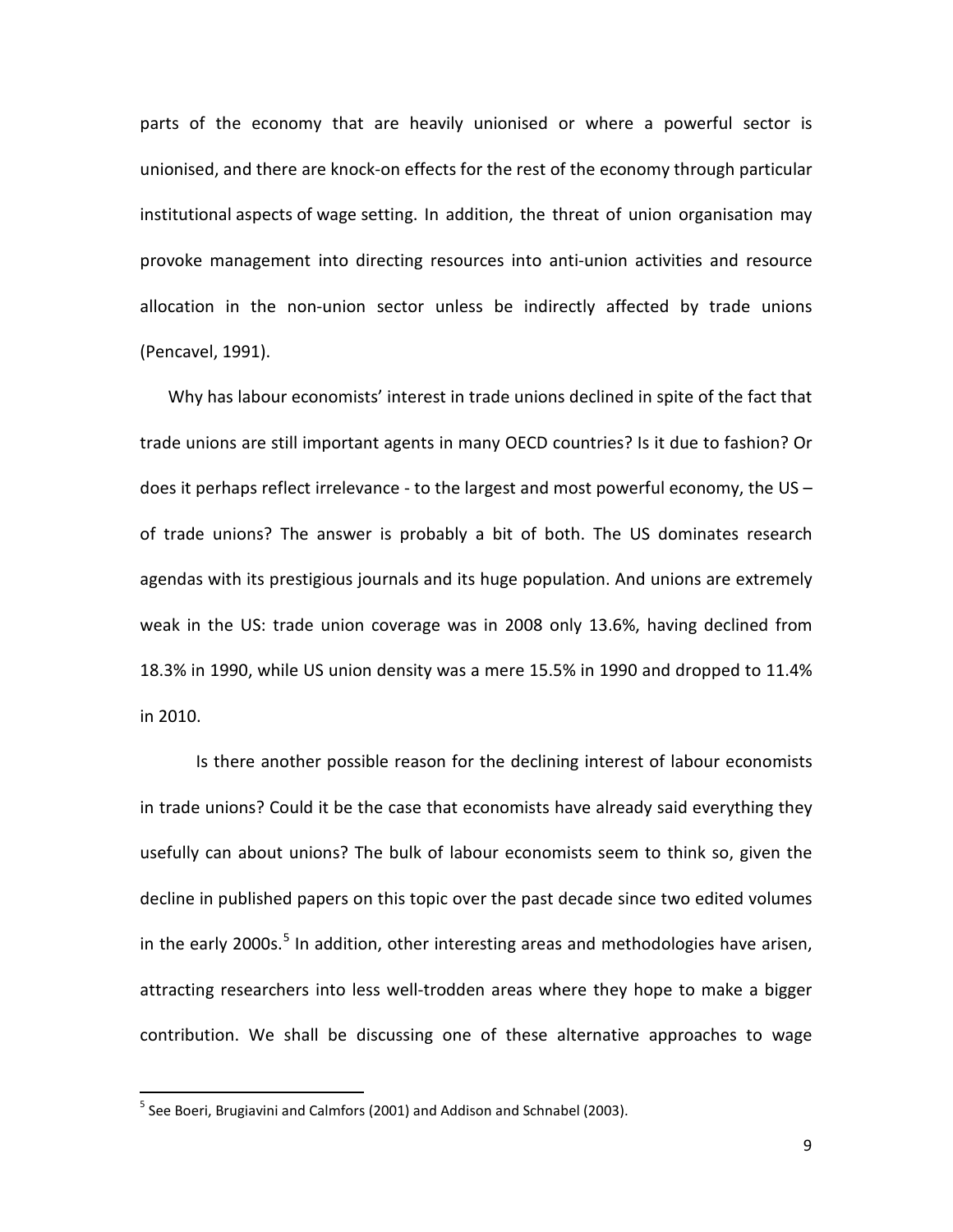determination in Section 4 of this paper. But first we will briefly consider the economics of the trade union.<sup>[6](#page-11-0)</sup>

#### *3.2. An overview of the analytical framework*

How do economists define trade unions? A trade union is an organized association of workers formed for the protection and promotion of their common interests. The standard view of unions is that they are monopoly organizations that improve the welfare of members, principally by raising wages above the competitive level. For a trade union to be able to increase wage rates above the competitive level, there must be some surplus that can be shared between the firm and the union, and the union must have some bargaining power to induce the firm to share this surplus. How can a union achieve such power? One way is to try to organize all workers in an industry, thereby acting as a monopolist over the supply of labor.<sup>[7](#page-12-0)</sup>

Even if a union controls labor supply, it will not necessarily be able to negotiate a large wage increase relative to the competitive level. The magnitude of the union wage depends crucially on the elasticity of labor demand in that sector as well as union

 $6$  Readers who wish to follow a more technical exposition are referred to Booth (1995) and Cahuc and Zylberberg (2004: Chapter 7), while a European overview can be found in Boeri et al. (2001).

<span id="page-12-1"></span><span id="page-12-0"></span> $<sup>7</sup>$  The earliest successful unions were craft unions, which became established because of a combination of</sup> high demand for skilled labor during industrialization, and the control of trained labor by skilled workers through the apprenticeship system. The emergence of general or industrial unions followed a different path. During industrialization, the huge surplus of unskilled displaced agricultural labor made manipulation of labor supply impossible. A depression, coupled with a readily available pool of substitute workers, could destroy a union. To ensure survival, a general union needed political support or very high levels of membership. Obtaining the latter was difficult in the early stages of unionization, when there were no immediately obvious wages benefits because the union had not yet obtained any power. See Booth (1995).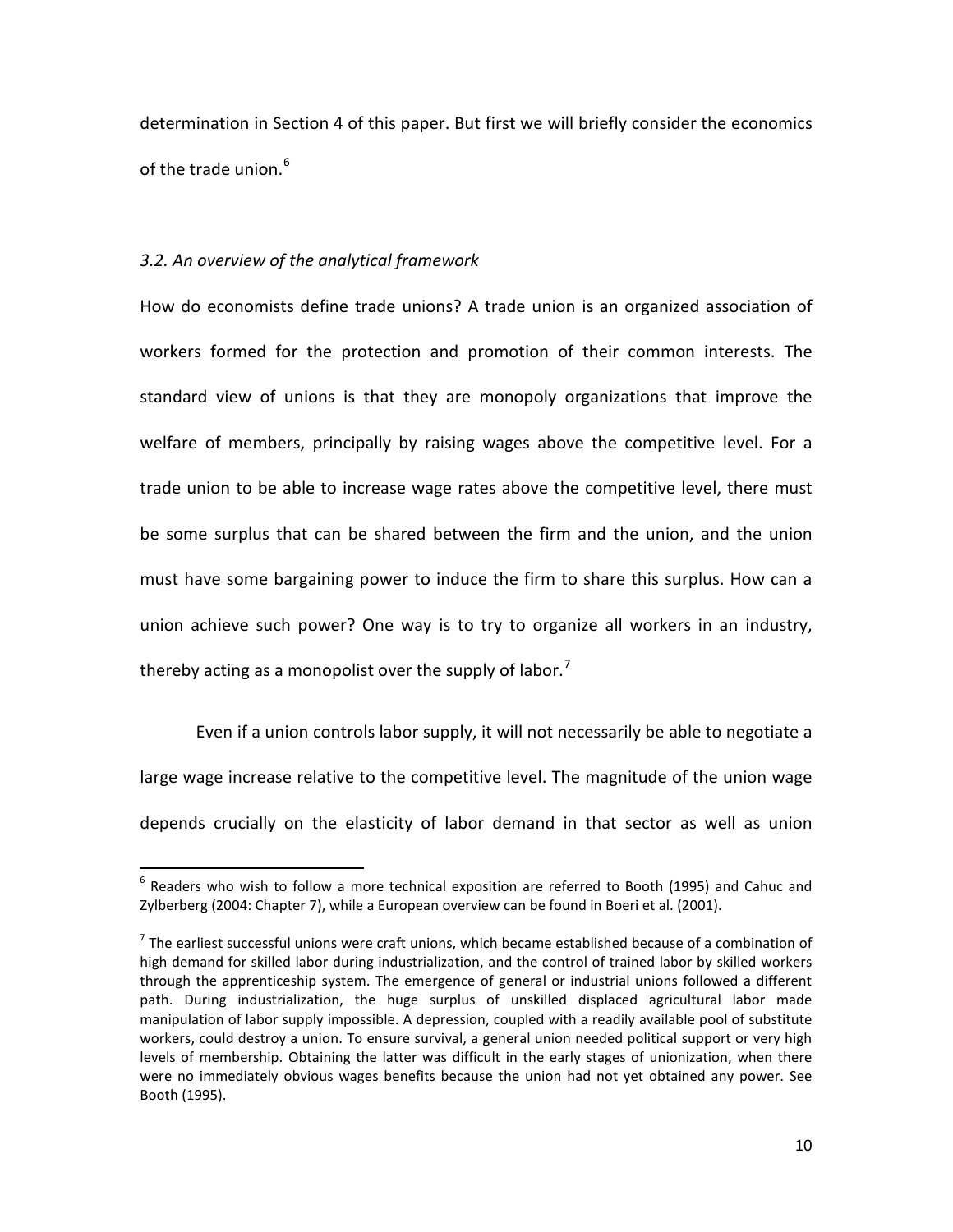bargaining strength. There can be little doubt that, if unions emerge in competitive markets, high union wages introduce allocative inefficiencies into the economy through the distortion of factor prices. Without unions, allocative efficiency is associated with the equalization of the marginal products of identical factor inputs across sectors. With higher wages in the union sector, union firms employ fewer workers. Displaced union workers crowd into the nonunion sector, lowering wages there. As a result, too few workers are employed in the union sector where output falls, while too many workers are employed, and too many goods produced, in the nonunion sector. There is a deadweight efficiency loss, because the value of marginal products in the two sectors are not identical. In addition, there are distributional issues to consider, and longer run effects due to substitution of capital for labor. Furthermore, in unionized sectors there may be under-investment in capital through the hold-up problem (see, for example, Grout 1984).

Even within this framework, there are arguments suggesting that, in the presence of imperfect information and uncertainty, unions may enhance efficiency. To the extent that unions reduce labour turnover and negotiating costs, they may increase the available surplus to be shared between parties (Freeman and Medoff 1984). Of course, there may be interdependence between the monopoly and efficiency roles of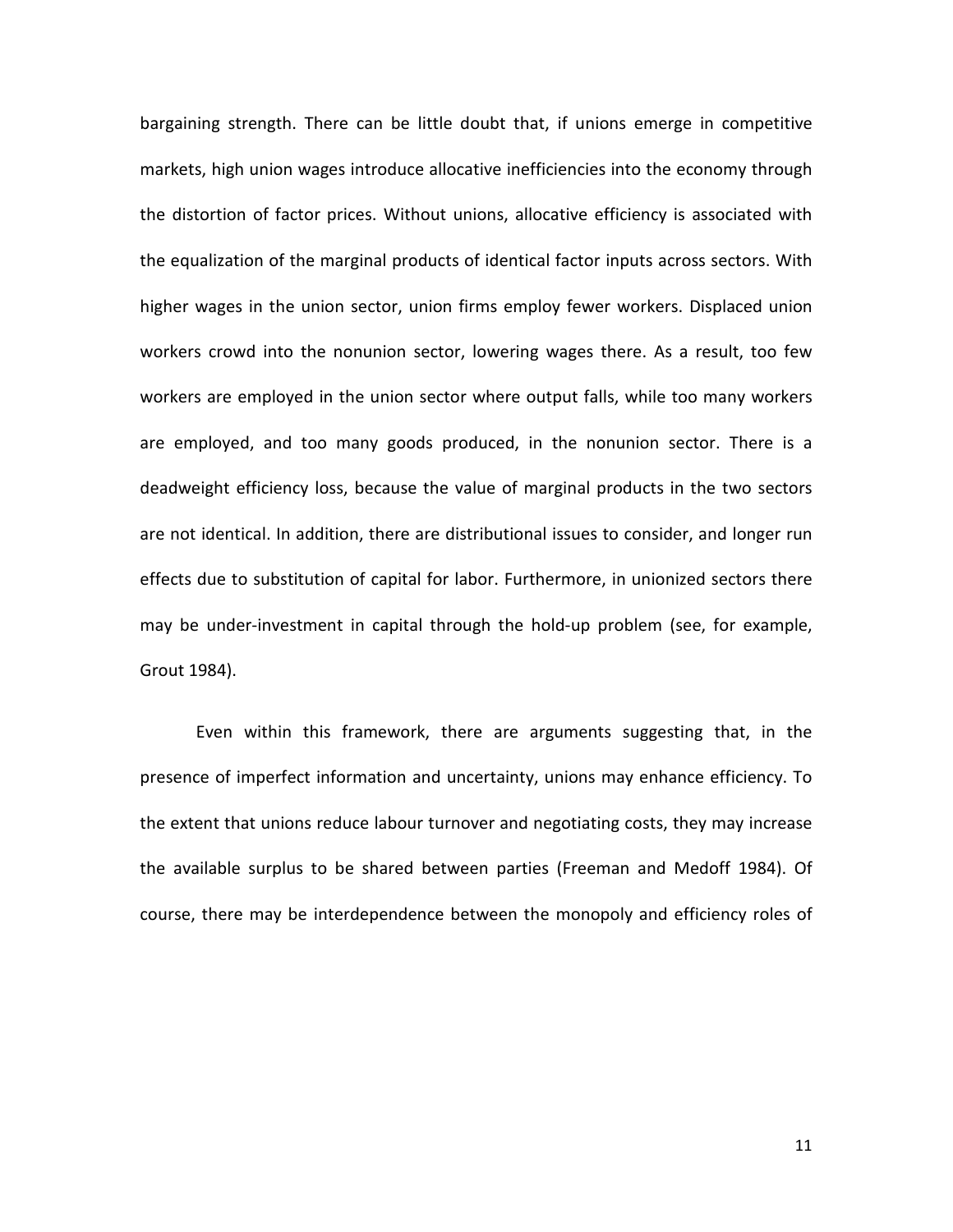trade unions: unless the union has some bargaining power, it may be unable to increase efficiency.<sup>[8](#page-12-1)</sup>

This discussion of allocative inefficiency assumes that the union has emerged in an economy characterized by competitive product and labor markets. But there is considerable evidence that, in modern industrialized countries, many *product markets are characterized by imperfect competition.* Moreover, nonunion firms may also face an incumbent workforce with a degree of bargaining power. Thus, even in the absence of unionization, management and workers may be in a situation of bilateral monopoly. An important question arises as to whether or not the replacement of individual bargaining by collective bargaining generates additional inefficiencies and misallocation of resources in situations where markets were previously not functioning in accordance with the textbook model of perfect competition. The majority of formal trade union models in the literature assume a perfectly competitive product market to allow the models to focus on wage and employment determination in the simplest environment. Nonetheless, it is an empirical regularity that imperfections in product and labor markets are correlated (see *inter alia* Stewart 1990; Dobbelaere and Mairesse, 2013).

As noted above, the existence of a potential surplus is a necessary condition for union success in its goal of improving union workers welfare. The surplus may arise from a variety of sources, the most obvious being market imperfections or regulation of the particular industry. In non-competitive firms and industries where firms are making

<span id="page-14-0"></span><sup>&</sup>lt;sup>8</sup> The most commonly used bargaining models for wage determination are the game theoretic approaches. These are widely used in labour economics theory regardless of the particular modelling framework.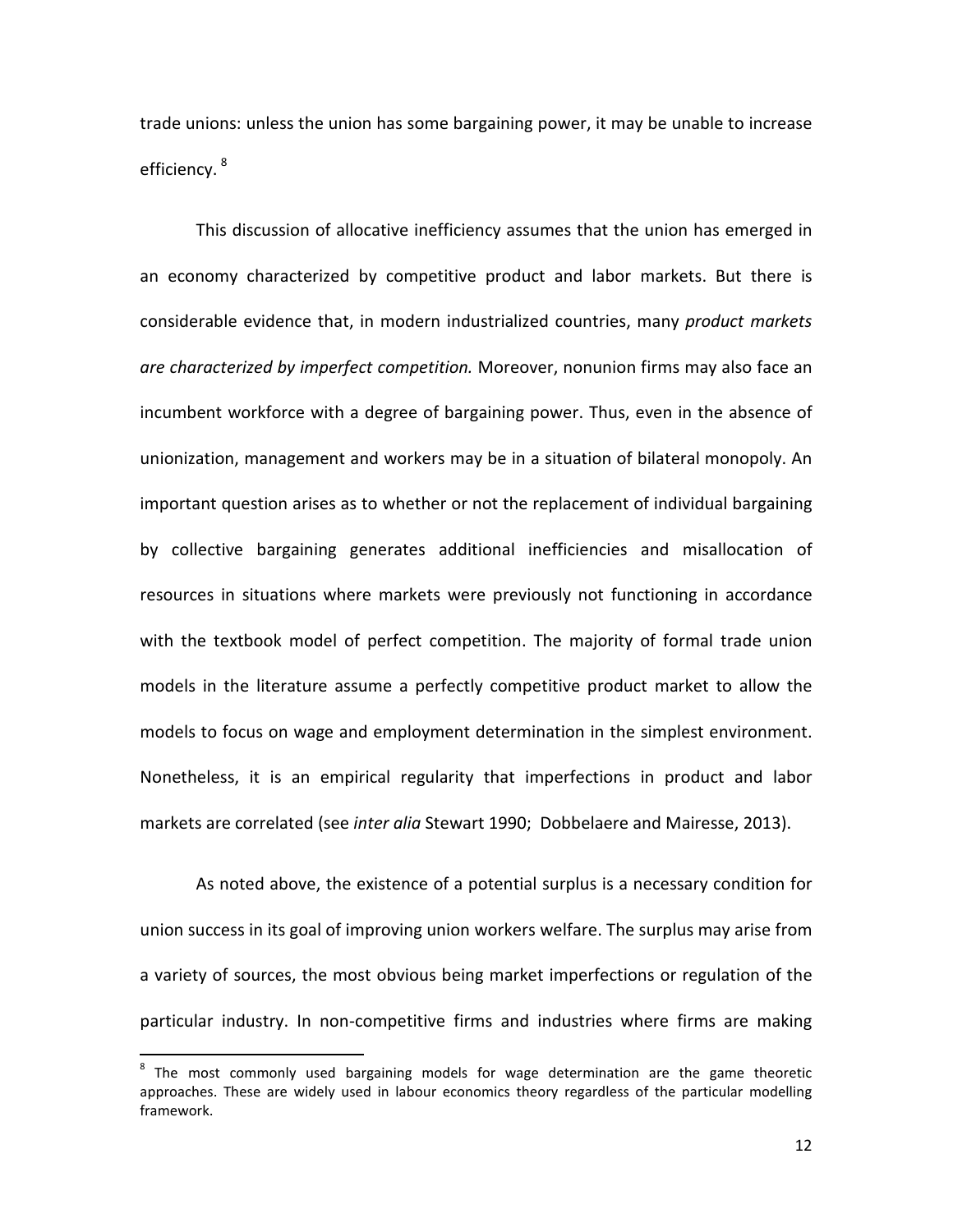surpluses, unions with sufficient power can insist that management increases wages without threatening the demise of the firm. Thus one would expect a higher probability of union organisation in non-competitive industries than in competitive product markets.

As noted, a condition for a union to achieve wage gains is that the union has the necessary power to force the firm to share any surplus with the union; an alternative view is the firm may be willing to grant higher wages in return for increases in productivity that increase the surplus available from the firm. And although unions may cause wages to increase in the union sector, neither employment nor firm's profitability need necessarily be greatly affected, since firms higher labour costs may be offset by improved productivity. Since there are a variety of theories suggesting opposing union effect on productivity, it is ultimately an empirical issue as to whether unions are associated with increased or decreased productivity.

Next we consider an alternative approach to modelling wage determination that has captured the interest of labour economists – especially European ones – over recent years. This approach assumes that the labour market is characterized by oligopsony and monopsonistic competition. I shall use these terms interchangeably in what follows.

#### **4. Oligopsony in the labour market**

An intuitively appealing framework for modeling oligopsony is based on the assumption that workers with identical skills and abilities have heterogeneous preferences over the nonwage job characteristics associated with a job. What might these be? These might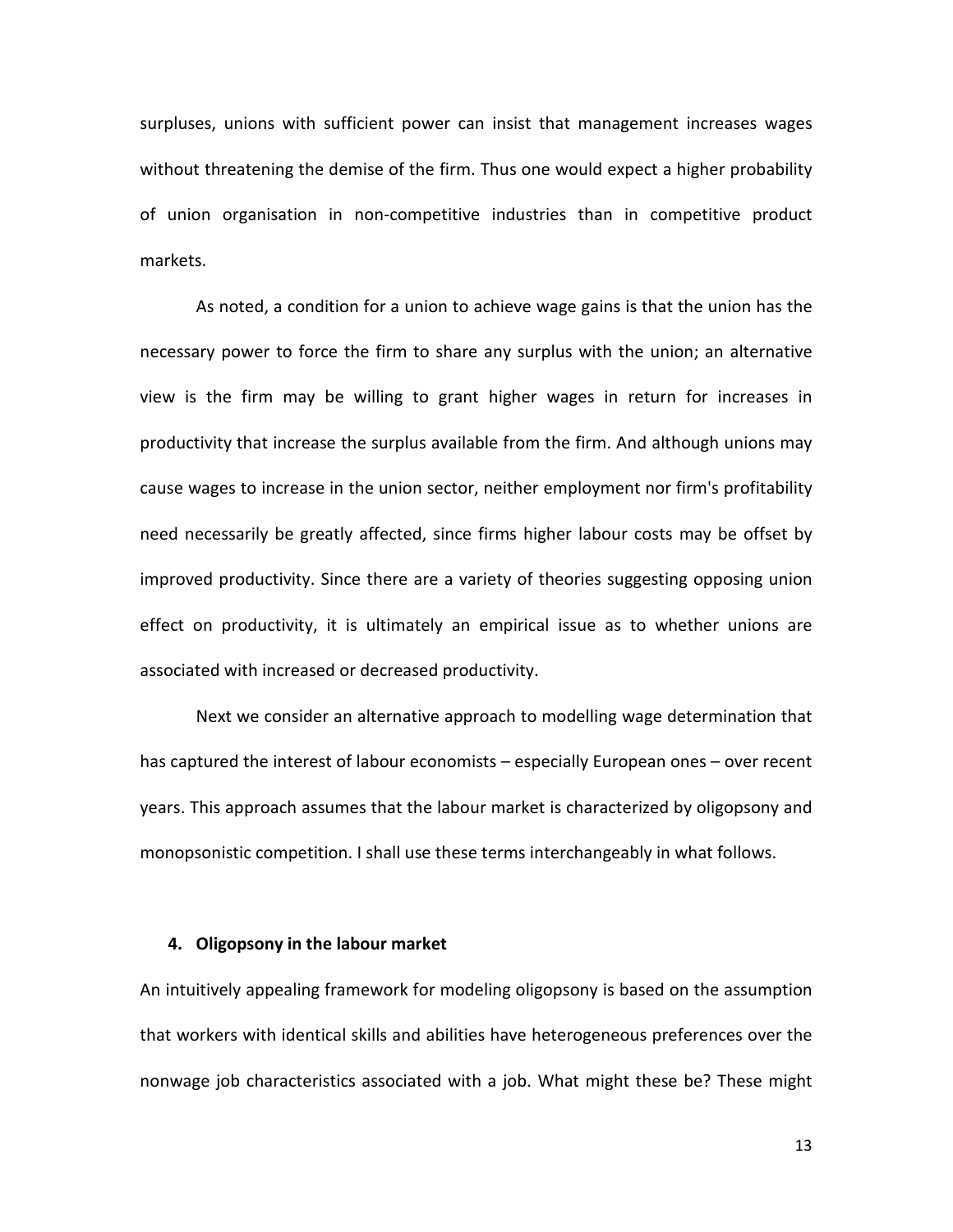be working hours, distance of the firm from home, the people working at the firm, and the like. Bhaskar and To (1999) argued that a useful metaphor for heterogeneous preferences is in terms of the costs of travel to work (Hotelling, 1929; Salop, 1979). Of course these costs can be interpreted not only as travel costs but also as a measure of a worker's idiosyncratic preferences over job characteristic space. Hence the costs represent both physical and psychological aspects, which vary across workers and that result in some being willing to work at a particular establishment for a lower wage than at another.

#### *4.1. What is the evidence for oligopsony?*

The current thinking about *oligopsony* is based on the following incontrovertible assumptions. Not only do individuals have idiosyncratic preferences for jobs, but they also have different mobility costs and face imperfect information. Because of this, it takes time for a worker to find an alternative employer who is a perfect substitute for her current one. Moreover it is expensive for the firm to find another worker who is perfectly substitutable for his current one. This heterogeneity, coupled with mobility and search costs, imply that there are rents in the employment relationship. The larger are the rents accruing to an employer and worker from an ongoing employment relationship, the more important is imperfect competition to labour markets.

It is all very well to agree that these arguments are intuitively appealing. (And after all, they do find support in casual empiricism and one's own experiences.) But what do empirical studies have to say about heterogeneous preferences and mobility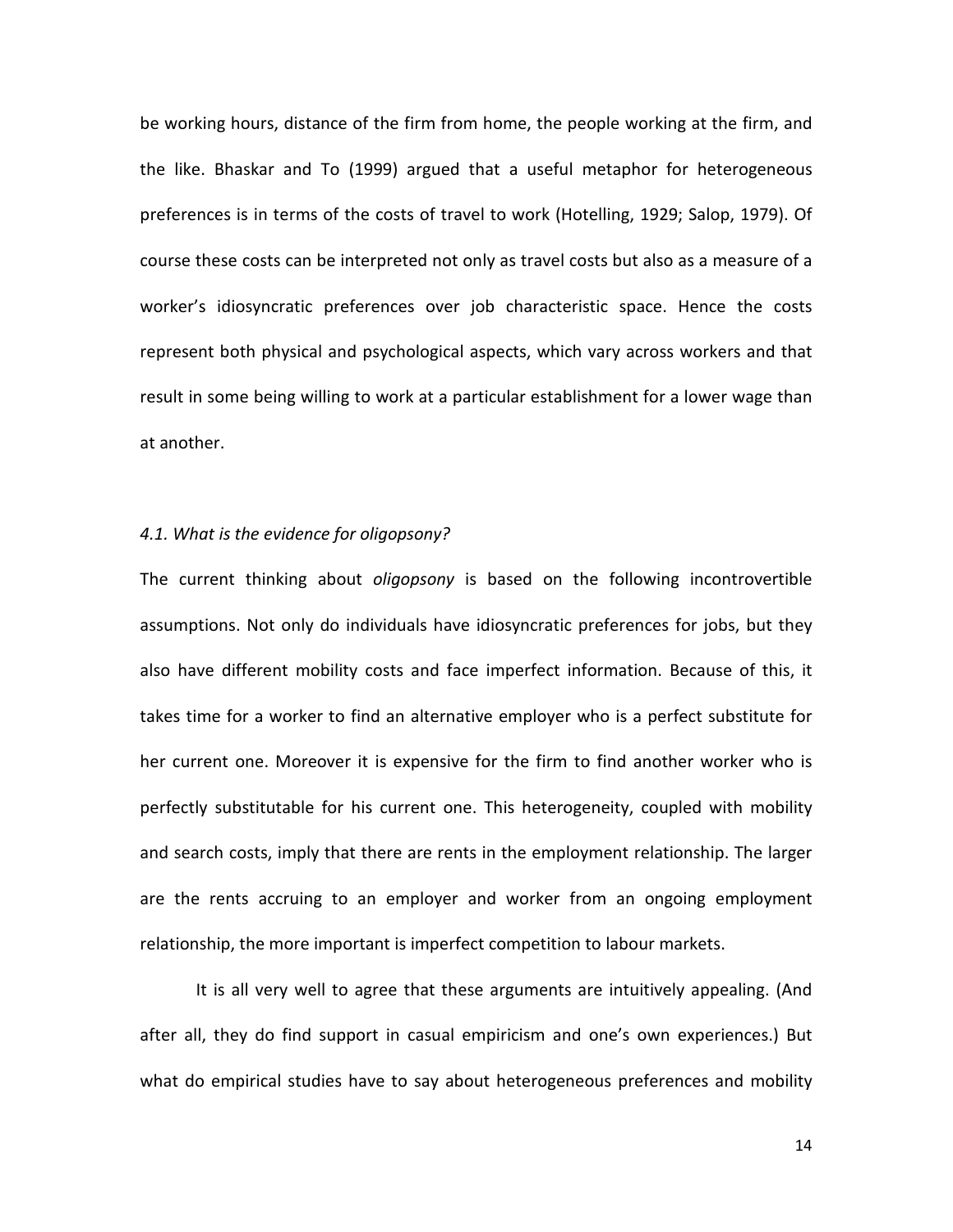costs? The answer is not very much, and this is an area that would benefit from further research. While McCue and Reed (1996) provide some evidence, this is for the US, which may not be typical of other economies including those in Europe. $9$  Manning (2011) provides some evidence about hiring costs (see his table on page 983). To summarise, although those cover a sbroad range of estimates, hiring costs seem to be around 5% of total labour costs. Manning argues that we do not yet know enough about the hiring process, including the costs associated with hiring, and how these vary across worker types and firm types.

#### *4. 2. A simple analytical framework*

A popular model used to capture the essence of imperfectly competitive labour markets is an equilibrium search framework. Since this is discussed extensively in Manning (2011), I will not replicate that discussion here. To a large extent it is a matter of taste which modeling framework one wants to use. I find appealing the monopsony framework as described in Bhaskar and To (1999), which provides a simpler equilibrium framework than the search theoretical approach. As noted in Booth and Coles, (2007: p1664): "Like the Nash bargaining approach, the Bhaskar and To (1999) framework implies equilibria and wage compression; that wages need not increase one-to- one with an increase in labour market productivity. The central advantage to this framework is that we need not specify matching functions, free entry conditions and so on or

<span id="page-17-0"></span> $9$  McCue and Reed (1996) utilise survey evidence in which workers were asked about their willingness to accept different low-wage jobs at various wagers and they found a significant heterogeneity in tastes.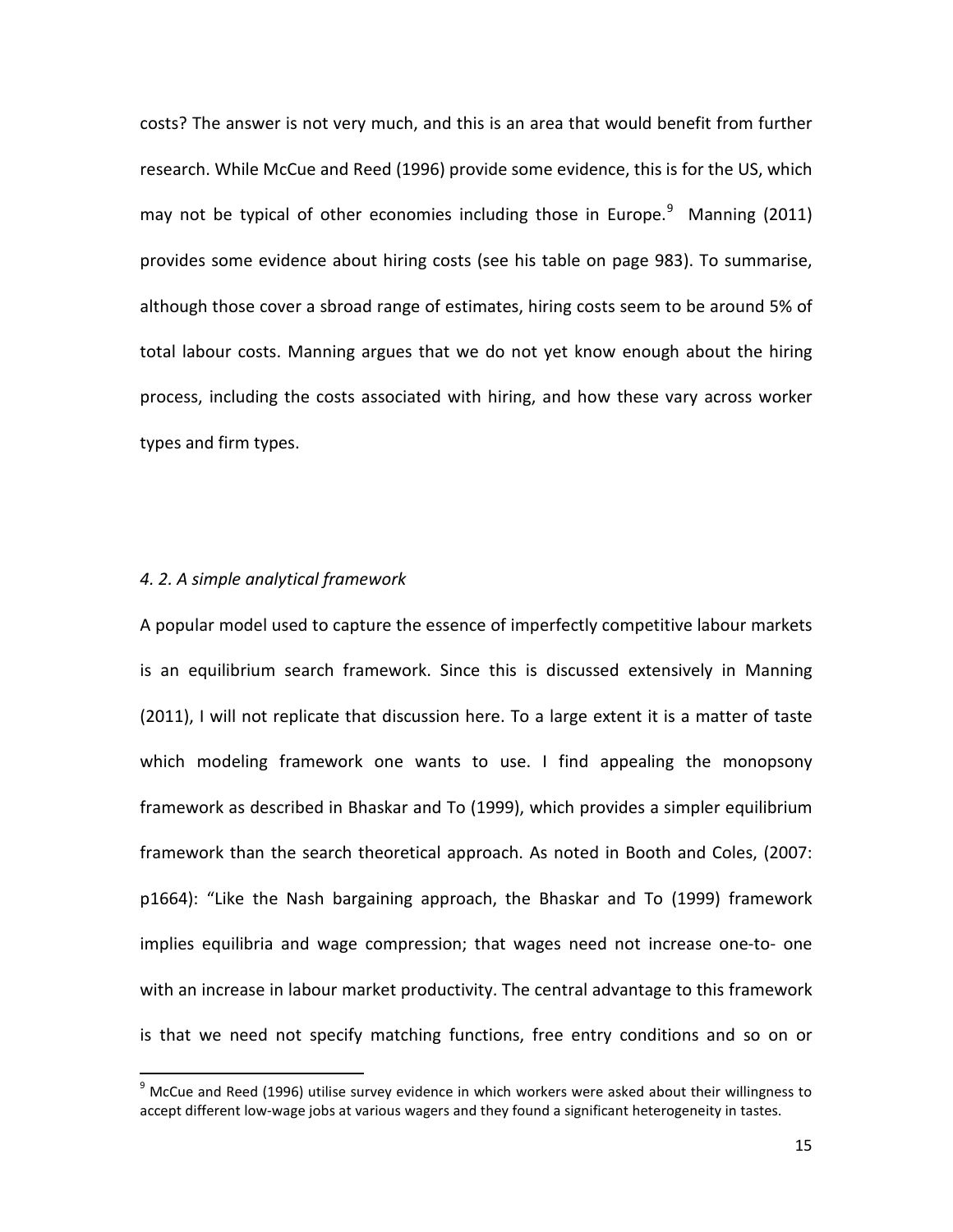describe equilibria wage dispersion. The discussion is consequently clearer, as there are not thick market or congestion externalities to complicate matters."

Bhaskar and To (1999) simply assume that workers have idiosyncratic preferences over employment at different firms, and that those preferences are private information. Thus a firm's wage offer depends on how much he or she believes the employee prefers working there rather than elsewhere. This assumption usefully summarises the variety of reasons for imperfect competition in the labour market.<sup>[10](#page-17-0)</sup>

#### *4.3 how does this framework help us to understand labour markets?*

How have these models of oligopsony and monopolistic competition helped us to understand labour markets? Perhaps the most analysed area in which oligopsony has improved our understanding of the labour market is minimum wages. Stigler (1946) showed that a minimum wage can increase employment under monopsony. But more realistic is the situation where there might be a few employers with market power. Bhaskar and To (1999) make an important theoretical contribution in this regard. In addition there is a whole raft of papers looking empirically at whether or not the introduction of a minimum wage will affect employment. Examples are the influential work by Card and Kruger (1994) and, in the European context, the comprehensive research by Dolado et al. (2006). Holmlund (2014, this issue) also discusses this

<span id="page-18-0"></span> $10$  The market structure is analogous to a Hotelling pricing game with at least two competing firms who differ in their nonpecuniary attributes such as location and other non-wage job characteristics. Workers have heterogeneous preferences: the more distant are the firm's characteristics from the worker's preferred characteristics the larger is the worker's disutility cost associated with employment at that firm. See also Rosen's related article on product differentiation, (Rosen, 1974).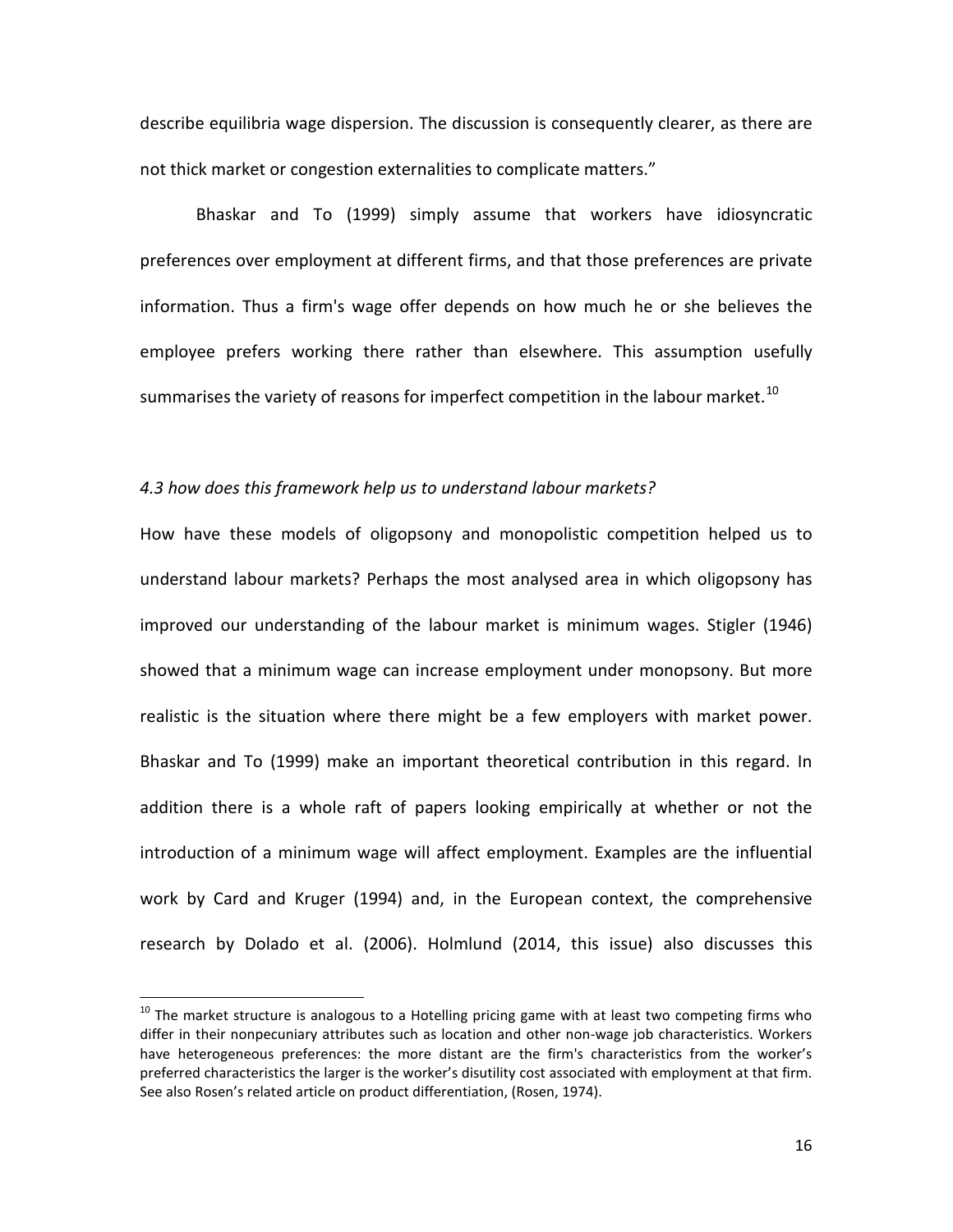extensively. Other instances where monopoly and oligopsonistic competition have improved our understanding relate to the gender pay gap. (See Manning (2011) for a survey.)

There is an additional area in which oligopsony has increased our understanding of the workings of the labour market and this relates to the economics of work-related training. According to orthodox human capital theory, workers should always finance work-related general training. If firms were to pay for it, they would be vulnerable to the hold-up problem: the worker could simply quit after being trained, taking with her the embodied general training, and the firm would get no return to the investment.

And yet empirical evidence has demonstrated that employers *do* finance workrelated general training (see for instance, the findings of Booth and Bryan, 2005). In a labour market characterised by oligopsonistic wage setting, it can be shown that the associated wage compression will increase the incentive for firms to invest in general training, provided that post training productivity net of training costs is increasing in training at a faster rate than wages. Important papers in this area are by Stevens (1994), and Acemoglu and Pischke (1999a, 1999b). However, as those authors indicate, the equilibrium amount of training provided may be suboptimal from society's viewpoint. The empirical predictions of these models involving wage compression are that the firm may finance general training and that the training firm's wages will be less than the net marginal product. $^{11}$ 

 <sup>11</sup> Acemoglu and Pischke (1999a, 1999b) considered only *absolute* wage compression. Booth and Zoega (2004) extended their approach to consider *relative* wage compression and show that the latter approach encompasses a wide range of institutional arrangements and is therefore more general.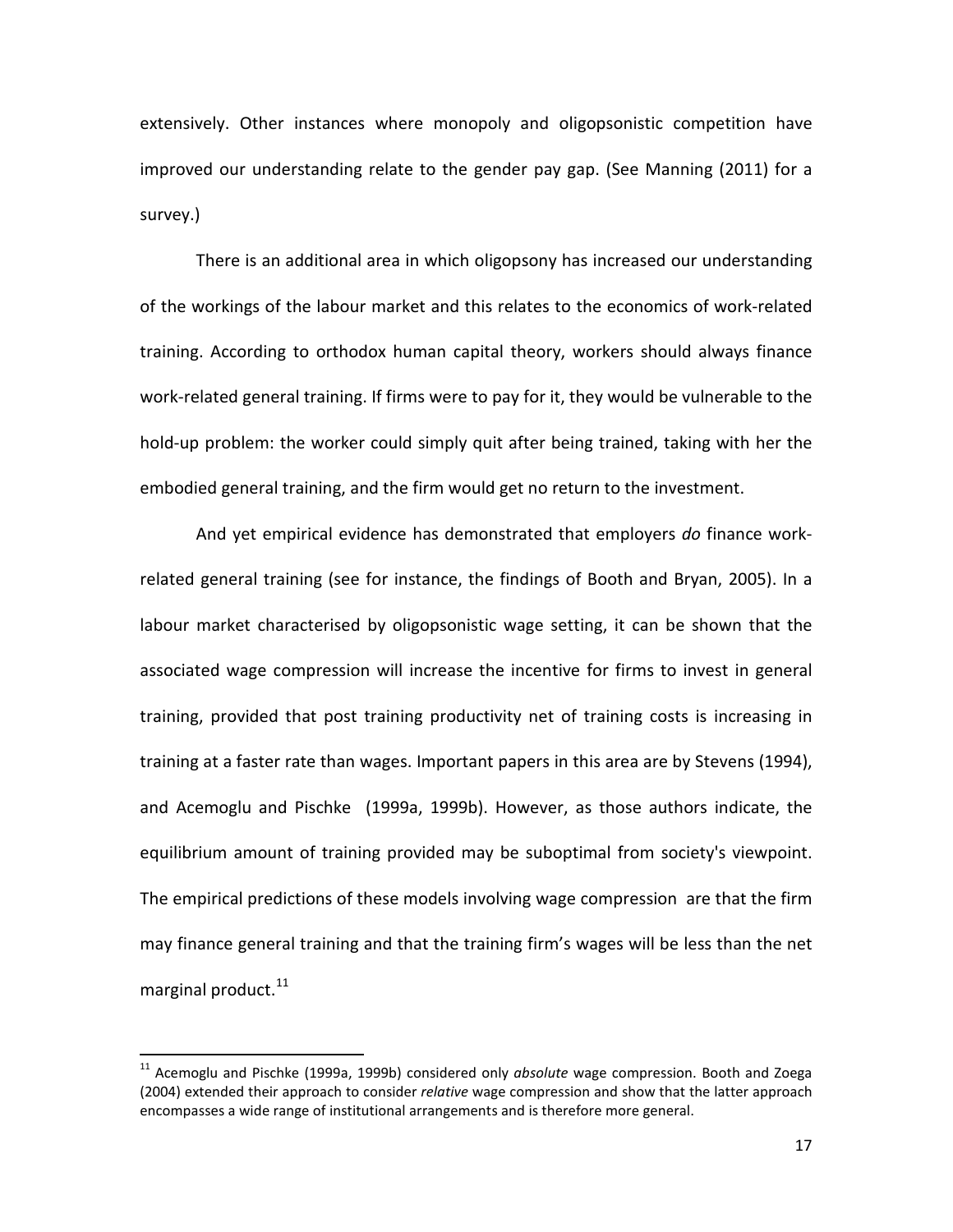Why are these models important for labour economics? Because they are able to explain survey evidence showing that firms pay for the acquisition of general training by their workforce in contradiction to what would be predicted under perfect competition. Moreover, in a study estimating the impact on training of the introduction in the UK of national minimum wage, Arulampalam et al (2004) also find evidence in support of these models. A perfectly competitive model would predict that this policy (the introduction of the national minimum wage) would reduce the training of affected workers, but these authors found evidence that training increased.

Finally, we must mention direct evidence of labour market power that can be obtained by estimating the elasticity of the labour supply curve to an individual establishment. Manning (2003, 2011) utilises a dynamic monopsony model based on Burdett and Mortensen (1998) to obtain a formal estimate of the elasticity of labour supply which can then be confronted with the data. Manning provides an extensive discussion of this, encompassing both the elasticity of the labour supply curve to an individual establishment as well as the sensitivity of separations. The essence of monopsonistically competitive labour markets is that labour supply to a firm is imperfectly elastic with respect to the wage rate. The intuition is that, where workers have heterogeneous preferences or face mobility costs firms can offer lower wages without immediately losing their workforce. This is in stark contrast with the perfectly competitive extreme, in which the elasticity is infinite. Monopsony suggests that the lower the ability of a worker to exploit outside options and move from job to job, the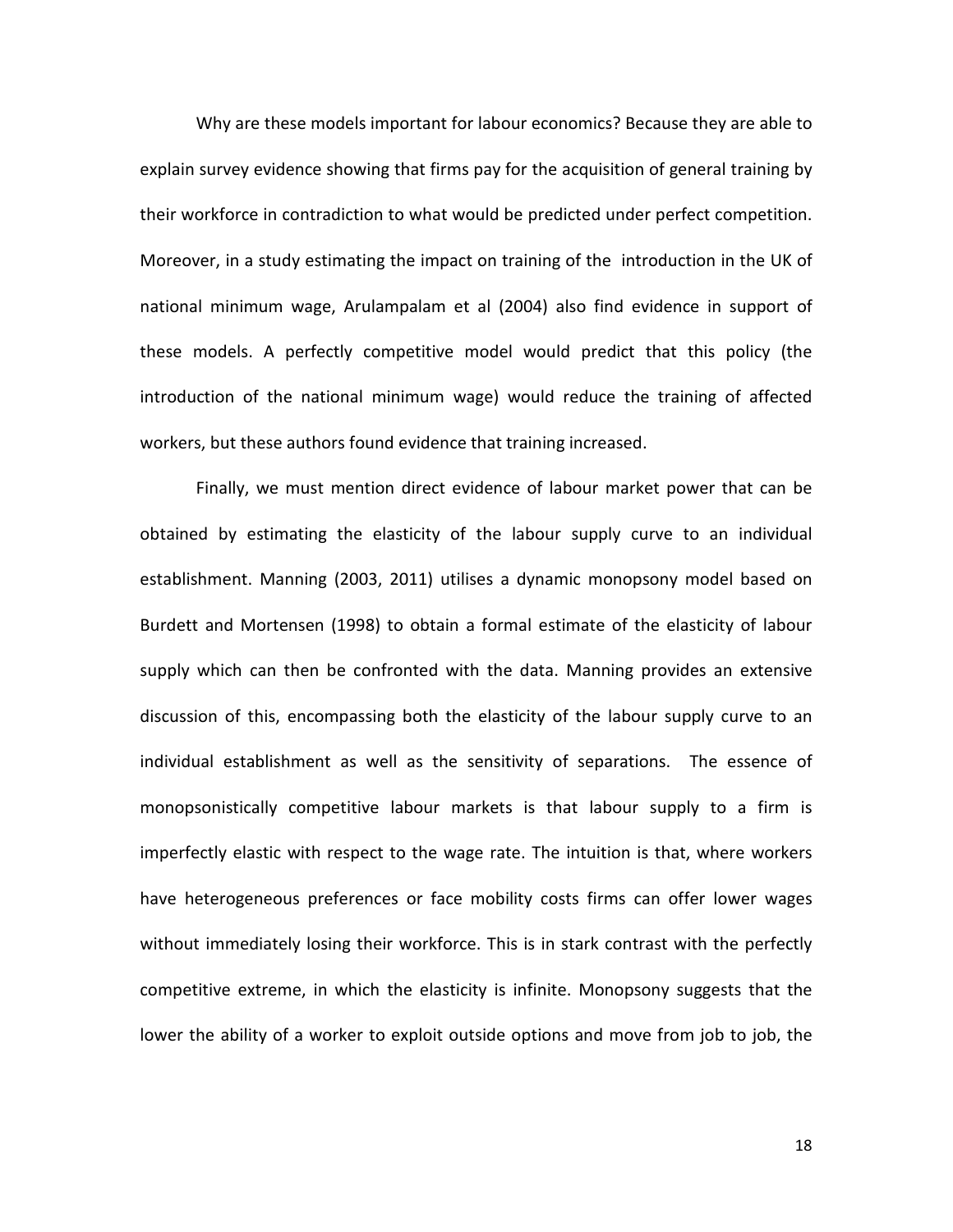further will a worker's wage be below her marginal product, and the greater the share of rents that the employer can appropriate from the worker.

A simple test of whether labour markets are imperfectly or perfectly competitive involves estimating the wage elasticity of labour supply to a firm. Studies that have done this using individual level data find that wage elasticities of labour supply are typically very small (see the summary table in Manning, 1011). Indeed, these estimates of the wage elasticity of labour supply to a firm are so far from the perfectly competitive prediction of an infinite elasticity that it would be difficult to make a case that labour markets are perfectly competitive. This has implications for policy based on simplistic modeling of the labour market as perfectly competitive. It is interesting that a parallel stream of labour economics literature, focusing on employer provided training and the conditions under which firms will finance it, have reached similar conclusions.

A final example of how models of oligopsony and monopolistic competition help us to understand labour markets is in the field of education. Booth and Coles (2007) show how, in a model with heterogenous workers and home production, increasing returns to education interact with imperfectly competitive labour markets. Increasing returns to education are exacerbated by frictional labour markets because of an increasing wage competitiveness effect. This arises because, in a frictional labour market, firms bid more competitively for workers' services as the value of employment increases. And since, in frictional labour markets, wage compression *decreases* at higher productivity levels, the marginal returns to education are further increased as education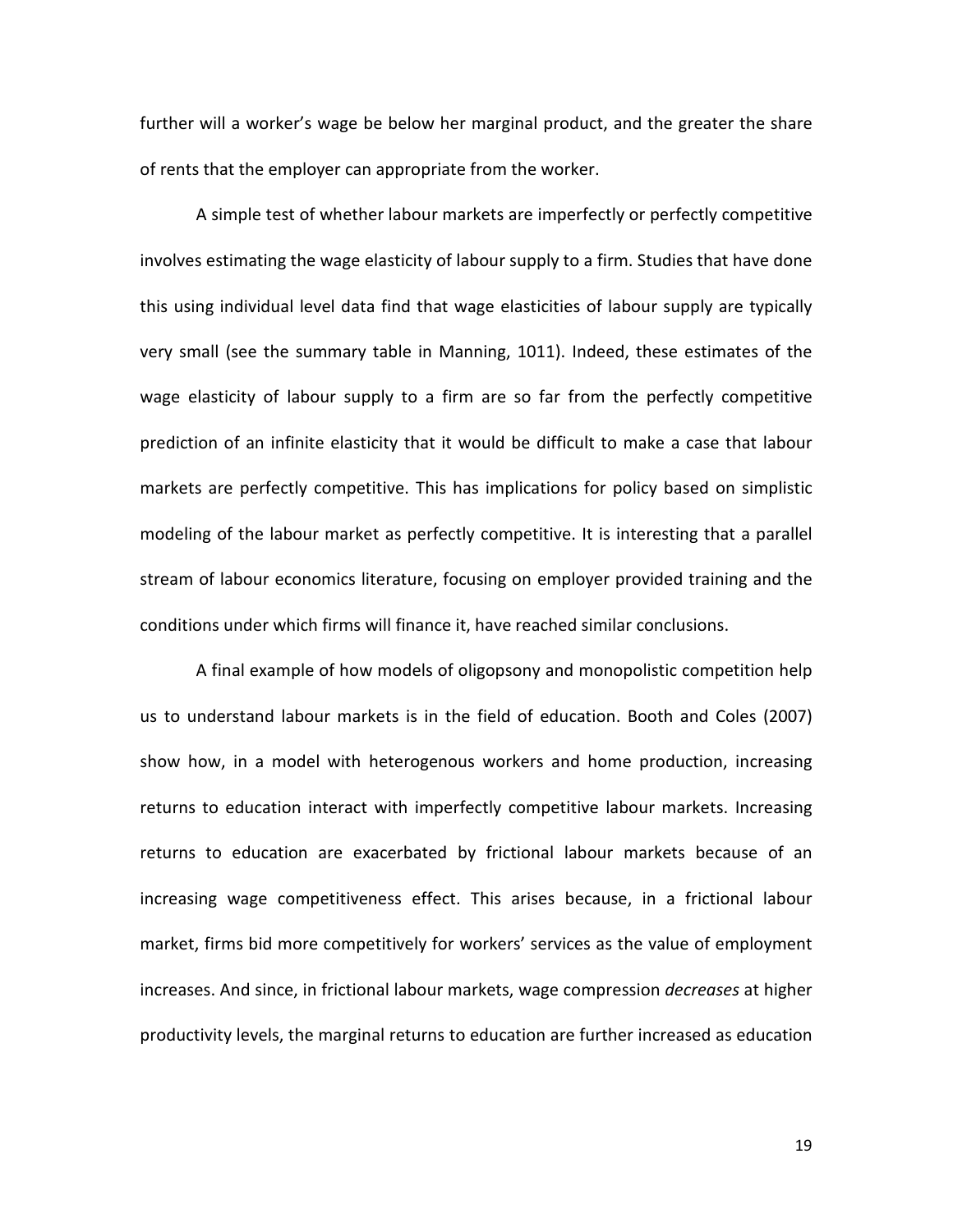increases. This has policy implications: the authors suggest an employment subsidy that could be efficiently targeted as a public childcare program.

#### **5. Conclusions**

A striking feature of the past twenty years since the foundation of *Labour Economics* has been the expansion in the development and application of models that explicitly deal with imperfectly competitive labour markets, be they based on bargaining models or models of oligopsonistic competition. These are proving to be rich avenues of research.

Another striking feature of the past twenty years has been the overall drop in interest in the economics of the trade union (although there are notable individual exceptions). I believe this is a shame, for the following reasons. First, labour markets are typically not competitive. Second, while union membership has been declining, collective bargaining coverage is far more important than density, because of institutional arrangements within Europe – and in some other OECD countries. Third, the US has unusually low density and coverage, but even there the threat of unionization imparts some relevance to the union model. Fourth, as I have suggested in this paper, labour economists' research on unions has diminished not only because of fashion but also in part because of US dominance of the academy. *Labour Economics*, a European-based journal, provides some counter-balance to this. It will be interesting to see what the literature looks like another twenty years hence.

Finally, should imperfectly competitive models be used whenever researchers are modelling the labour market? Some people would argue only in cases when the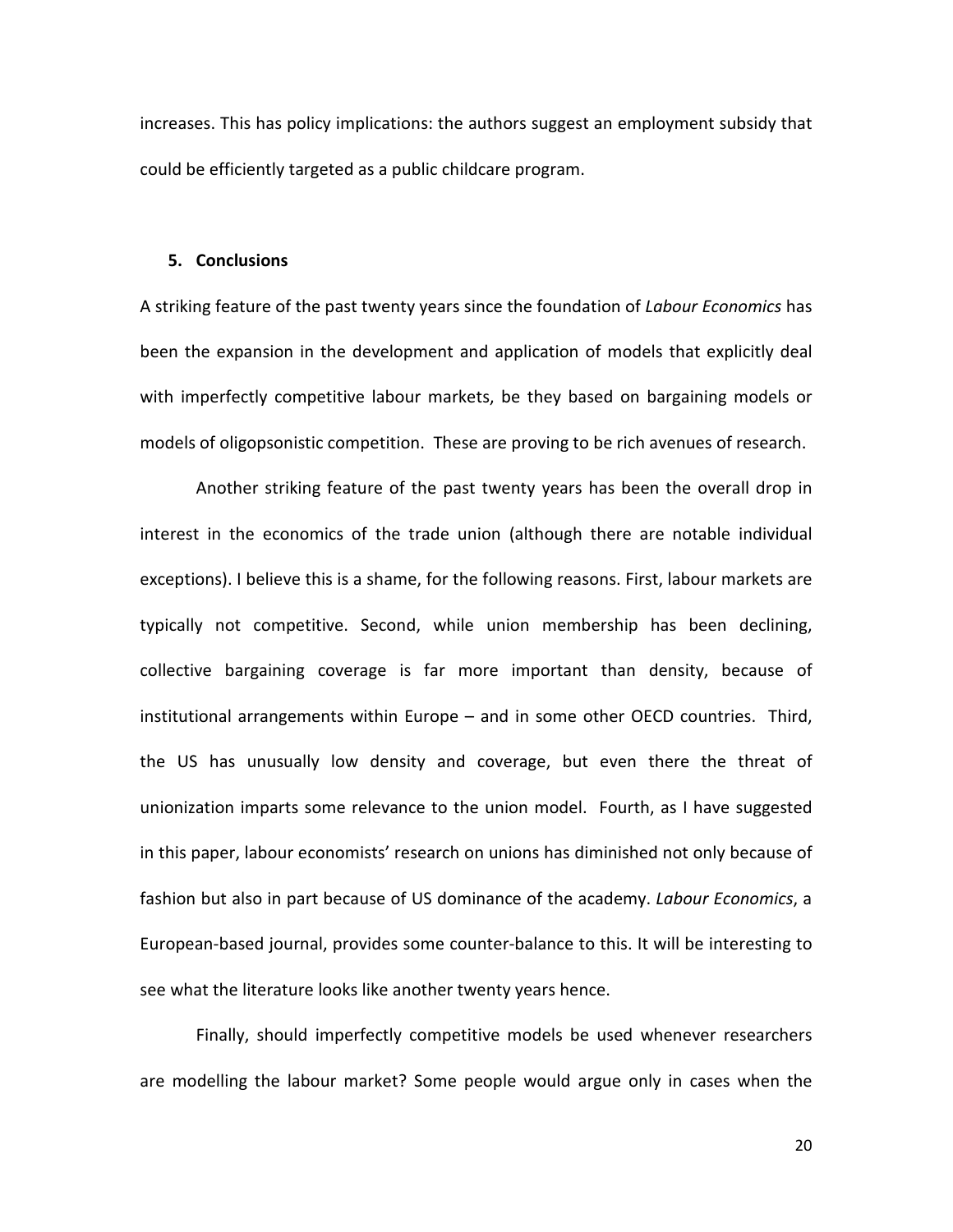predictions and comparative statics of the imperfectly competitive model differ from those of the competitive model. Of course, to know this, one needs to know precisely what the predictions and comparative statics of the respective models are. However, there is now a growing – and some would suggest, lamentable - trend for labour economists not to use any analytical framework. The syllabuses of some labour economics courses I have seen include little about imperfectly competitive models. Moreover, atheoretic randomised experiments are increasingly being used in labour economics and represent an alternative methodology that can reveal the effect of an intervention without the need for any analytical framework. Nonetheless, for policymakers to be able to determine if an intervention is required in the first place, there does need to be some analytical framework to act as a guide. In the perfectly competitive model of the labour markets, for example, typically no intervention or regulation would be justified. However, labour economics has moved far beyond this position, with new ideas being incorporated into modeling wage determination in imperfectly competitive labour markets and with the availability of better datasets.

#### **References**

Acemoglu D., Pischke J.S., 1999a. Beyond Becker: Training in imperfect labour markets. Economic Journal. 109 [\(453\),](http://onlinelibrary.wiley.com/doi/10.1111/ecoj.1999.109.issue-453/issuetoc) F112–F142.

Acemoglu, D., Pischke, J.S., 1999b. The structure of wages and investment in general training. Journal of Political Economy, 107, 539-72.

[Addison,](http://www.e-elgar.co.uk/search_results.lasso?Author_Name_grp=John%20T.%20Addison) JT., [Schnabel,](http://www.e-elgar.co.uk/search_results.lasso?Author_Name_grp=Claus%20Schnabel) C. (2003) (eds), International Handbook Of Trade Unions, Edward Elgar.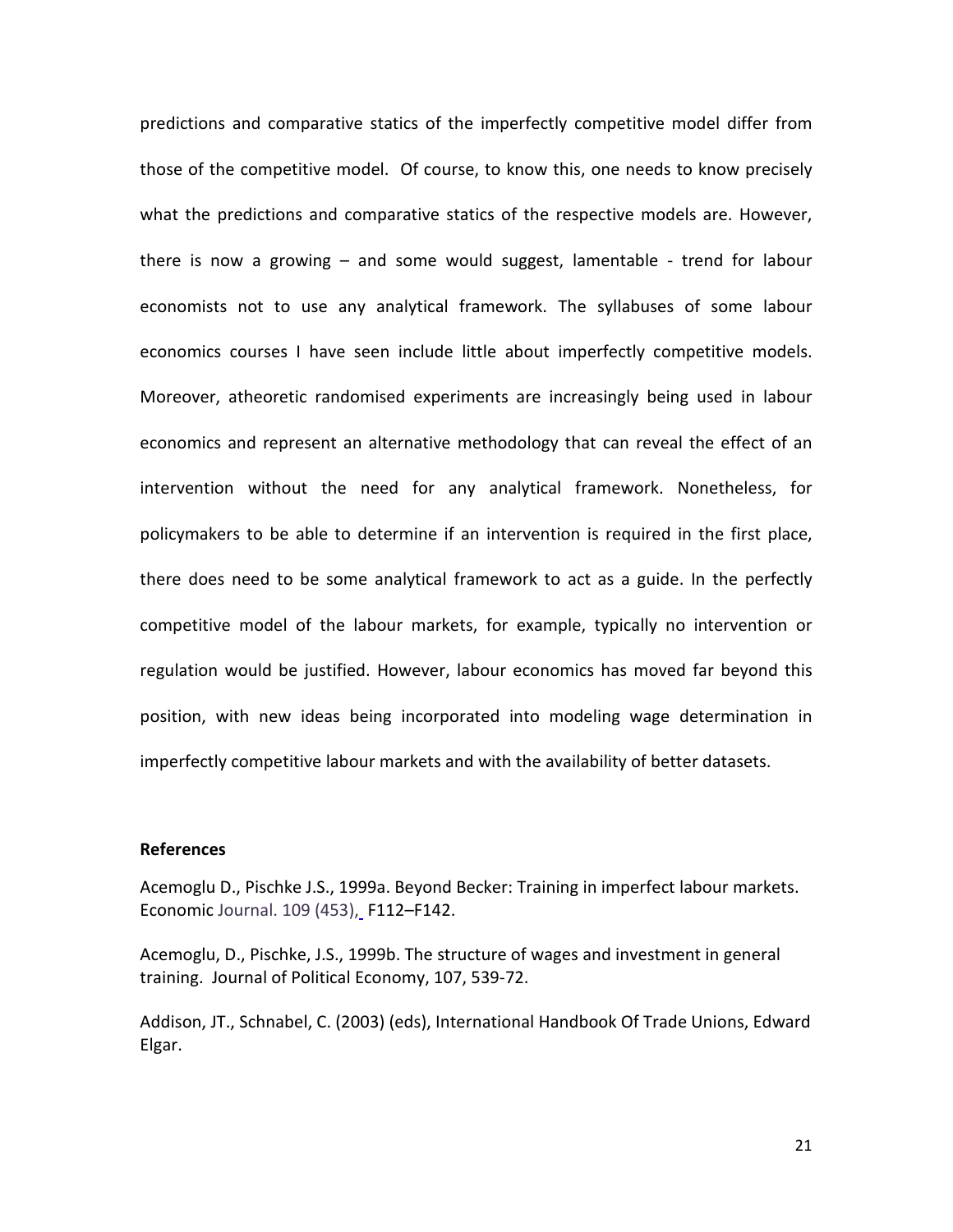Arulampalam, W., Booth, A.L., Bryan, M., 2004. 'Training and the New Minimum Wage', Economic Journal, 114 (494), C87-C94.

Bhaskar, V., To,T., 1999. 'Minimum Wages for Ronald McDonald Monopsonies: a Theory of Monopsonistic Competition', Economic Journal, 109 (455), 190-203.

Bhaskar, V., Manning, A., To,T., 2002. 'Oligopsony and Monopsonistic Competition in Labor Markets', Journal of Economic Perspectives, 16(2), 155-174.

Boeri, T., Brugiavini, A., Calmfors, L., (eds.) 2001. The Role of Unions in the Twenty-First Century. Oxford, UK: Oxford University Press.

Booth, A. L., 1995. The Economics of the Trade Union. Cambridge, UK: Cambridge University Press.

Booth, A. L., Bryan, M., 2005. 'Testing Some Predictions of Human Capital Theory: New Training Evidence from Britain.' Review of Economics and Statistics. LXXXVII (2) 391- 394.

- Booth, A.L., Coles, M. G., 2007. 'A Microfoundation for Increasing Returns in Human Capital Accumulation and the Under-Participation Trap', European Economic Review. 51 (7), 1661-1681.
- Booth, A.L., Zoega, G., 2004. [Is wage compression a necessary condition for firm](http://oep.oxfordjournals.org/content/56/1/88.short)[financed general training?](http://oep.oxfordjournals.org/content/56/1/88.short) Oxford Economic Papers, 56(1), 88-97.
- [Cahuc,](http://mitpress.mit.edu/catalog/author/default.asp?aid=20727) P., [Zylberberg,](http://mitpress.mit.edu/catalog/author/default.asp?aid=20728) A., 2004. Collective Bargaining, in Labor Economics. Cambridge, MA: MIT Press.
- Dobbelaere, S., Mairesse, J. (2013). Panel data estimates of the production function and product and labor market imperfections. Journal of Applied Econometrics, 28: 1– 46.
- Dolado, J., [Kramarz,](http://scholar.google.co.uk/citations?user=hefn1IYAAAAJ&hl=en&oi=sra) F., [Machin,](http://scholar.google.co.uk/citations?user=GyGVDUIAAAAJ&hl=en&oi=sra) S., [Manning,](http://scholar.google.co.uk/citations?user=2NKB6ssAAAAJ&hl=en&oi=sra) A., Margolis, D., 1996. [The economic](http://www.jstor.org/stable/10.2307/1344707)  [impact of minimum wages in Europe.](http://www.jstor.org/stable/10.2307/1344707) Economic Policy, 319-

Fitzenberger, B., Kohn, K., Lembcke, A.C., 2013. Union Density and Varieties of Coverage: The Anatomy of Union Wage Effects in Germany. Industrial and Labor Relations Review.

Freeman, R. B., Medoff, J. L., 1984. What Do Unions Do? New York: Basic Books.

Grout, P. A., 1984. Investment and wages in the absence of binding contracts. Econometrica, 52(2), 449–460.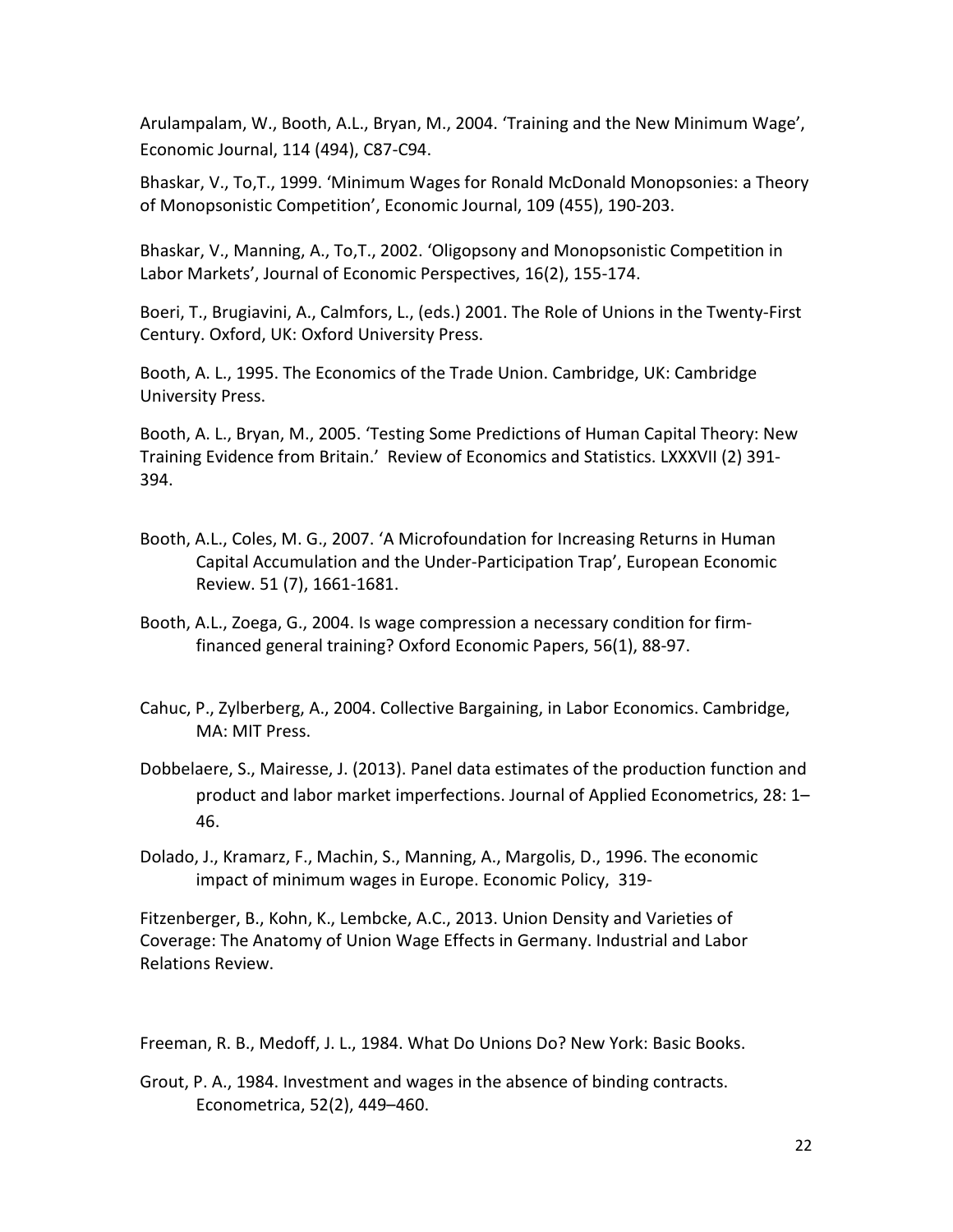Hotelling, D.H., 1929. Stability in competition. Economic Journal, 39 (153), 41-57.

Manning, A., 2003. Monopsony in motion: imperfect competition in labor markets. Princeton, N.J.: Princeton University Press.

Manning, A., 2011. 'Imperfect competition in the labor market', Chapter 11 in Handbook of Labor Economics, Vol 4b. 973-1041.

Marshall, A., 1920. Principles of Economics: An Introductory Volume. 8th edition, Macmillan, London.

McCue, K., [Reed,](http://scholar.google.co.uk/citations?user=9TGHgBkAAAAJ&hl=en&oi=sra) W.R., 1996. [New evidence on workers' willingness to pay for job](http://www.jstor.org/stable/10.2307/1060884)  [attributes.](http://www.jstor.org/stable/10.2307/1060884) Southern Economic Journal**,** 62(3), 647-653.

Oi, W., 1962. Labor as a quasi-fixed factor. Journal of Political Economy, 70, 538-555.

Pencavel, J., 1991. Labor Markets under Trade Unionism. Oxford, UK: Blackwell.

Robinson, J. (1933). The economics of imperfect competition. Macmillan, London.

Salop, S.C., 1979. Monopolistic competition with outside goods. Bell Journal of Economics, 10(1), 141-156.

Rosen, S., (1974). Hedonic Prices and Implicit Markets: Product Differentiation in Pure Competition. The Journal of Political Economy, 82 (1), 34–55.

Stevens, M., 1994. A theoretical model of on-the-job training with imperfect competition. Oxford Economic Papers, 46, 537-62.

Stewart, M. B., 1990. Union wage differentials, product market influences and the division of rents. Economic Journal, 100, 1122–1137.

Stigler, G., 1946. The Economics of minimum wage legislation. American Economic Review. 36, 358-365.

Visser, J., 2011. Database at: http://www.uva-aias.net/208